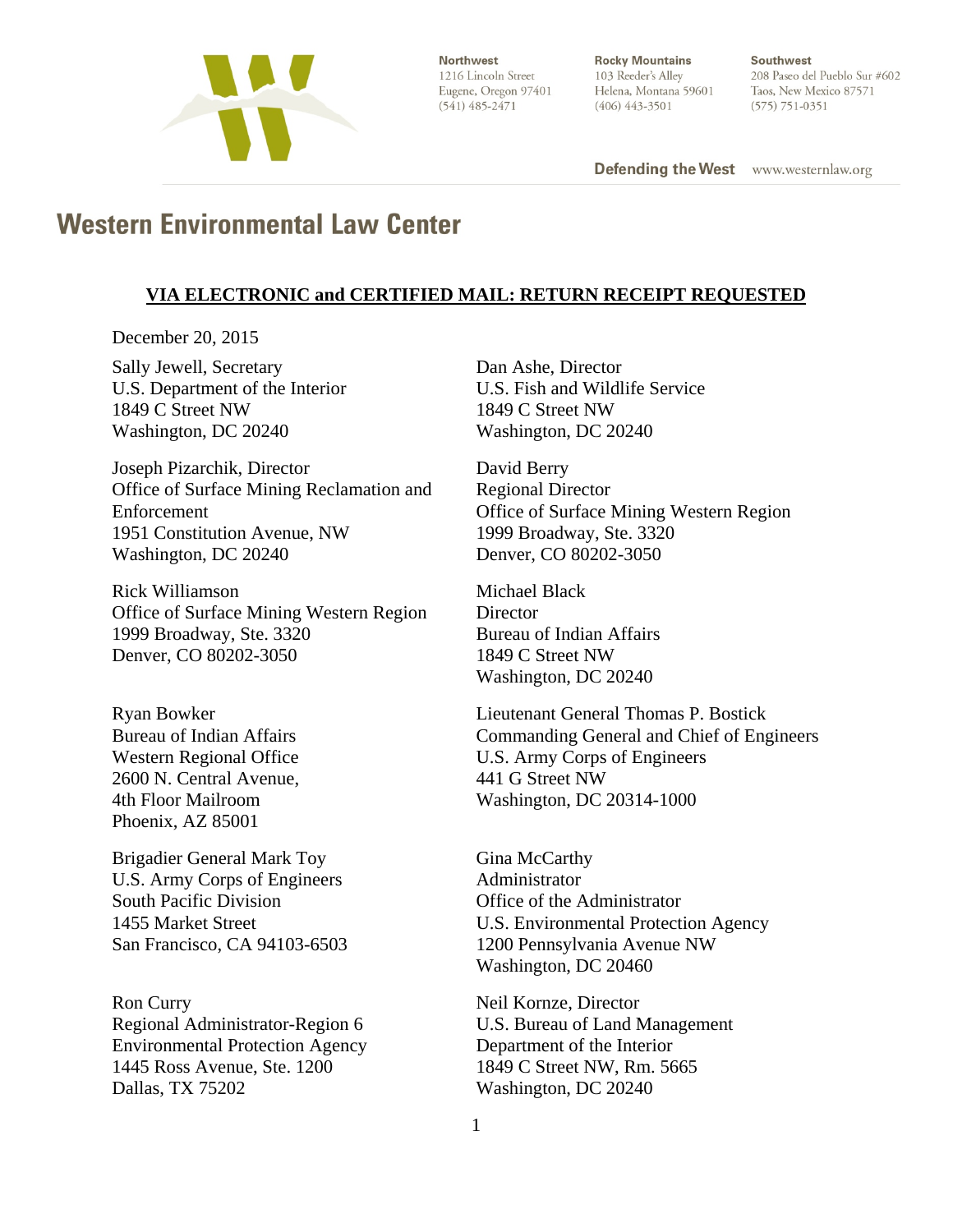Amy Leuders, Acting State Director New Mexico State Office Bureau of Land Management P.O. Box 27115 Santa Fe, NM 87502-0115

Victoria Barr, District Manager Farmington Field Office Bureau of Land Management 6251 College Blvd., Suite A Farmington, NM 87402

Jon Jarvis, Director National Park Service U.S. Department of the Interior 1849 C Street NW Washington, DC 20240

#### **RE: SIXTY-DAY NOTICE OF INTENT TO SUE FOR VIOLATIONS OF SECTION 7 OF THE ENDANGERED SPECIES ACT IN CONNECTION WITH THE BIOLOGICAL OPINION AND RECORD OF DECISION AUTHORIZING THE FOUR CORNERS POWER PLANT AND NAVAJO MINE ENERGY PROJECT**

Dear Messieurs/Mesdames:

We represent the Diné Citizens Against Ruining Our Environment, San Juan Citizens Alliance, the Center for Biological Diversity, Amigos Bravos, and the Sierra Club (collectively, "Conservation Groups"). This letter provides you, the Action Agencies and Consulting Agencies listed above, with notice that the Conservation Groups intend to sue for numerous violations of the Endangered Species Act ("ESA"), 16 U.S.C. § 1531 *et seq*., and the Administrative Procedure Act ("APA"), 5 U.S.C. §§ 701-706, arising from the formal consultation for the Four Corners Power Plant ("FCPP") and Navajo Mine Energy Project ("NMEP") and issuance of the 2015 *Biological Opinion for the Four Corners Power Plant and Navajo Mine Energy Project* ("BiOp").

As described below, the Conservation Groups intend to sue the agencies for their unlawful preparation and reliance on the BiOp. The Conservation Groups intend to challenge the U.S. Fish and Wildlife Service's (Service) issuance and the action agencies' reliance on the BiOp and subsequent incidental take statement ("ITS") to the FCPP and NMEP pursuant to Section  $7(a)(2)$ standards of the Endangered Species Act, 16 U.S.C. § 1536(a)(2), 50 C.F.R. Part 400. Reliance on the illegal BiOp and ITS allows for immediate increase in species mortality and the destruction of critical habitat in exchange for speculative, unplanned conservation benefits that are uncertain to occur even decades into the future.

The Conservation Groups intend this letter to serve both as a notification that we are prepared to file suit, and an invitation to engage in productive discussions. We welcome the opportunity to work with the Service and the action agencies to improve the BiOp and the Four Corners Power Plant (FCPP) and Navajo Mine Energy Project (NMEP) (collectively, "Project") to ensure the preservation of critical habitat and the continued existence, survival, and recovery of the Colorado pikeminnow and Razorback sucker. If the Service and the action agencies and their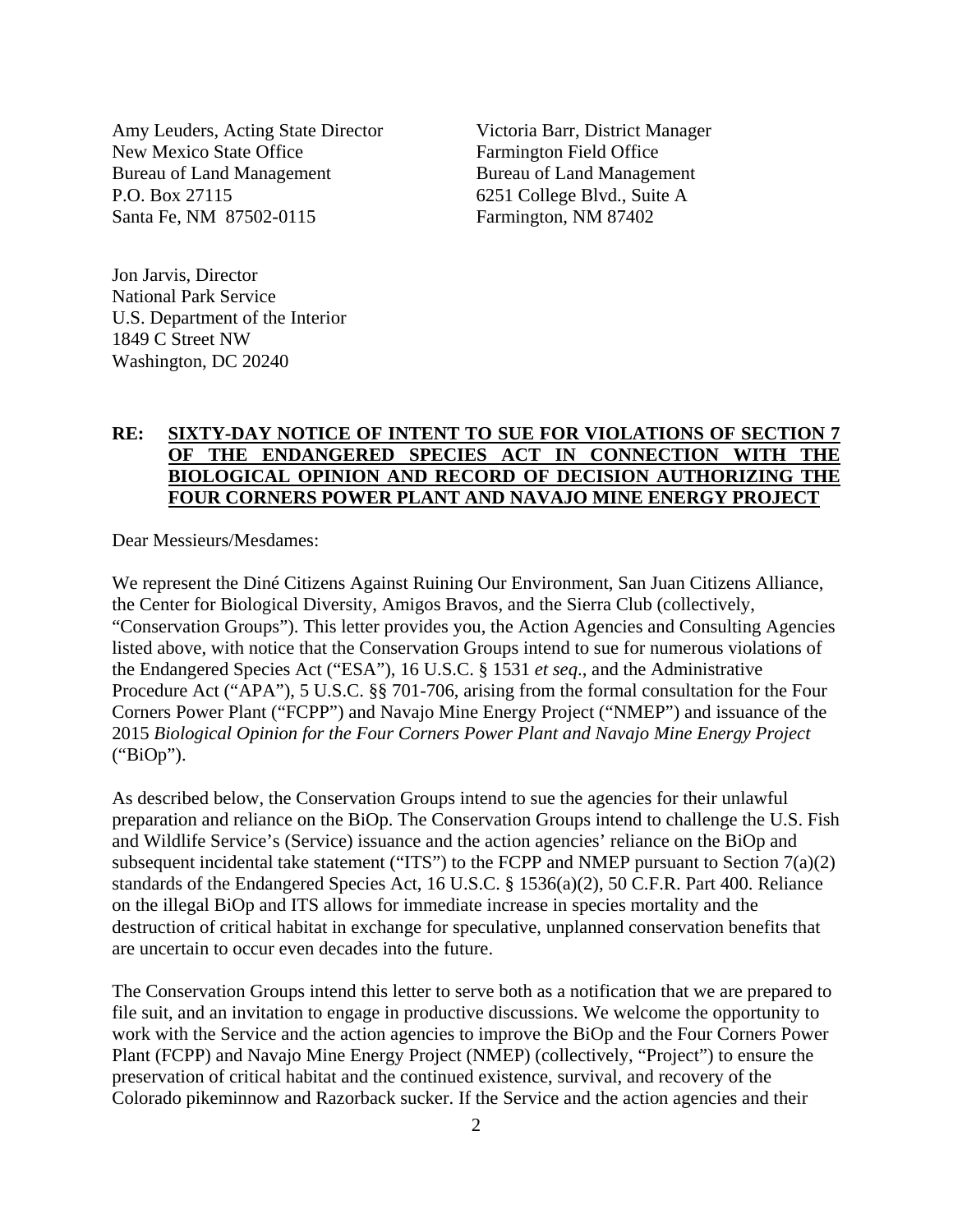officials do not take action within 60 days to remedy their violations of the ESA and APA, the Conservation Groups will be forced to pursue litigation over these claims.

This letter is provided pursuant to the sixty-day notice requirement of the citizen suit provision of the ESA. 16 U.S.C.§ 1540(g).

#### **I. Introduction and Factual Background**

The Service's Biological Opinion is fundamentally flawed because it condones continued operations of an outdated, technologically obsolete, highly polluting coal strip mine and power plant for 25 more years. It does so, even though, by the Service's own admission, continued operations will contribute to extirpation of, and complete destruction of all critical habitat for, the endangered Colorado pikeminnow population in the San Juan River. It is also clear from the Biological Opinion, that 25 more years of operations of the Navajo Mine-FCPP energy complex will prevent the endangered Razorback sucker population in the San Juan River from ever being a self-supporting, recovered population, but will continue to balance on the brink of oblivion. This is contrary to the specific directive of Congress for the Service and all federal agencies to assure that their actions will not jeopardize endangered species or cause the destruction of their critical habitat.

The mine and power plant's toxic releases are polluting vital air and dwindling water and fisheries resources and causing serious and ongoing harm to the people and communities who live in the vicinity of the power plant. San Juan County, where the complex is located, carries one of the heaviest burdens of toxic legacy pollution in New Mexico and the United States. The air quality does not meet national ambient standards and the main water resource, the San Juan River, is impaired for numerous pollutants. Fish are unsafe for consumption. Furthermore, the area is ground zero for the worsening impacts of climate change in the United States, with rising temperatures among the highest in the country and devastating impacts from drought. Projections paint a bleak picture for the region. The Navajo Mine–FCPP complex is one of the largest regional sources of the harmful pollution causing these widespread impacts.

The facts presented in the Service's biological opinion make clear that continued operation is incompatible with endangered fish recovery and that it is time to transition away from obsolete and polluting activities at the Navajo Mine and FCPP and to clean, renewable energy sources. This is necessary to assure the survival and recovery of the Colorado pikeminnow and Razorback sucker. It is also necessary to protect the health and well-being of the people and communities of the Four Corners region.

## A. The Action Area's Severely Compromised Baseline Condition

The project action area for the Four Corners Power Plant and Navajo Mine are located on the Navajo Nation, approximately 15 mile southwest of Farmington, New Mexico, in the San Juan River Basin. Proponents applied for multiple permits and approvals that would ensure the continued operation of the FCPP and Navajo Mine from July 6th, 2016, for 25 years to 2041. The mine and power plant have been operating since July 1957. New development of coal reserves in the project action area (Navajo Mine Permit (NM003F)) and the new 5,568-acre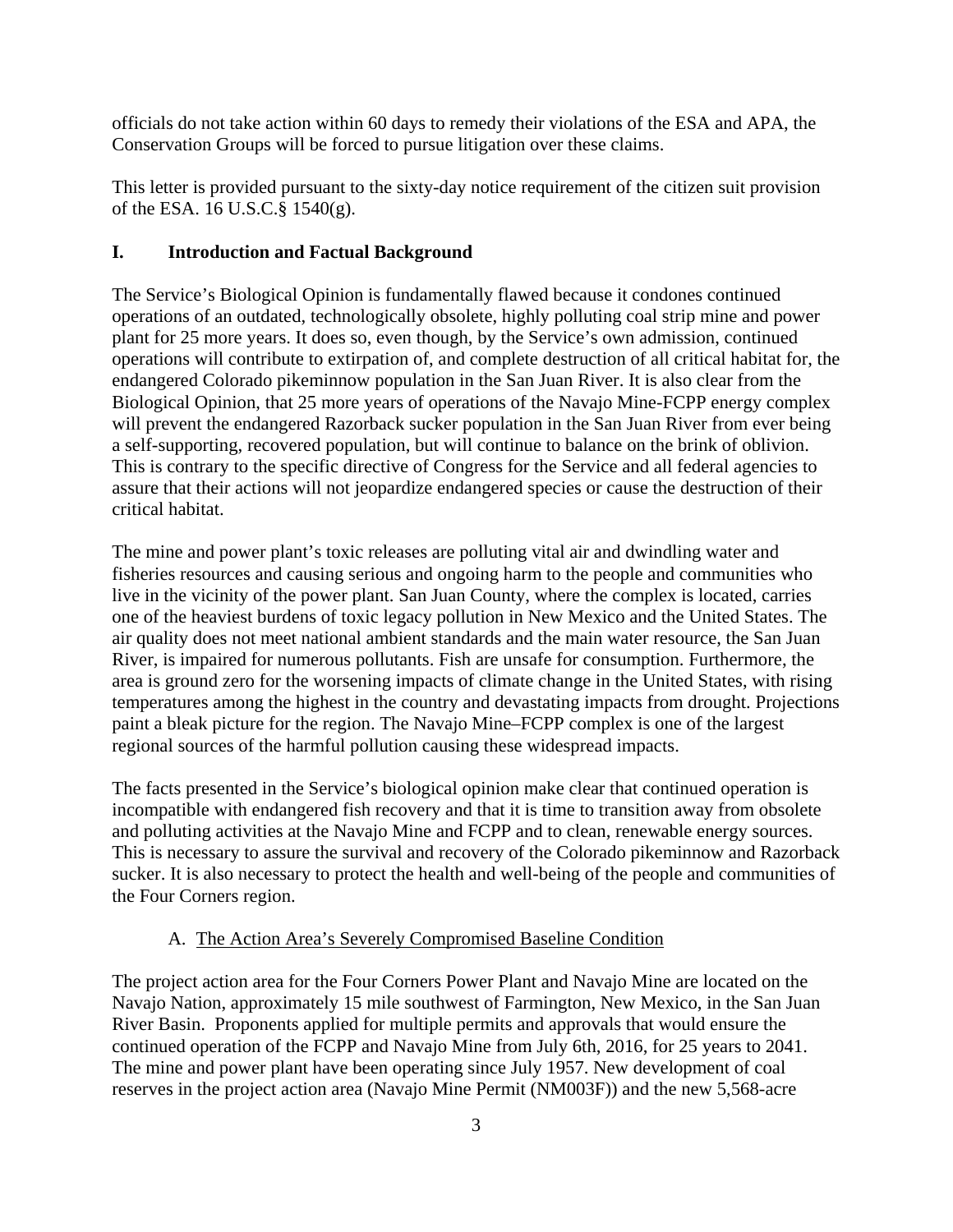surface mine in the Pinabete Permit Area, would supply 5.8 million tons of coal per year to the FCPP for 25 years. Coal is extracted with blasting, draglines, trucks, and loaders from the mine and transported to coal stockpiles for rail transport to the coal-preparation plant.

In 1966 the Navajo Nation issued a lease to Arizona Public Service (APS) for the FCPP. With the federal Bureau of Indian Affair's approval, the FCPP will operate under a new lease starting on July 6th, 2016, through 2041. FCPP emits a number of hazardous air pollutants in coal processing and combustion operations. Under the proposed action, the FCPP will be permitted to also emit water pollution through conveyance facilities (pipes, ditches, etc.) via a new, existing, or modified Clean Water Act National Pollution Discharge Elimination System (NPDES) Permit No. NN0000019. Polluted stormwater discharge could also be authorized under a Multi-Sector General Permit NPDES Permit No AZR05001, or by a general construction permit. These and other pollution effluent discharges are channeled to three outfalls to Morgan Lake. The discharge and deposition of heavy metal and chemical polluted waters are extremely hazardous to the continued existence, survival and recovery of the Colorado pikeminnow and Razorback sucker and adversely modify the species' critical habitat.

Water usage at the mine is used in a coal suppressant spray. Surface-runoff is collected in sediment basins for percolation to the soil and evaporation. The proposed action includes present and future issuance of NPDES permits by the federal Environmental Protection Agency (EPA), and dredge-and-fill permit(s) under the Clean Water Act, to be issued by the U.S. Army Corps of Engineers (COE). Water usage at FCPP is provided by the APS, majority owner of the FCPP, which operates a weir for the FCPP in the San Juan River Basin action area. The APS Weir is used to divert water from the San Juan River to Morgan Lake, for use in FCPP's operations. Diversion at the APS weir adversely impacts the hydrologic flow of the San Juan River at the diversion site, making it impossible at times for the Colorado pikeminnow to cross the weir and access critical habitat upstream. Additionally, the weir's impact to river flow and channel morphology causes Colorado pikeminnow and Razorback sucker to be impinged on intake pipe screens, resulting in serious bodily injury or death. Similarly, the Weir's impact on river flow and channel morphology can cause many juvenile and sub-adult Colorado pikeminnow and Razorback suckers to become entrained in appurtenances to the FCPP, including being confined in Morgan Lake. Entrainment in Morgan Lake leaves the endangered species exposed to confined recreational fishing activities, invasive species, inhabitable water quality, and no spawning habitat. Water withdrawals are for FCPP are highest in the summer, when flows in the San Juan River are the lowest, and constitute an increasingly large portion of total river flow.

The Navajo Mine and Four Corners Power Plant are among the leading sources of mercury and selenium pollution in the San Juan Basin. Mercury and selenium pollution is released via air pollution from FCPP that is then deposited throughout the San Juan Basin. These pollutants are also released from FCPP coal combustion waste impoundments and lagoons via groundwater to the San Juan River and its tributaries. These pollutants are also released via water pollution discharges from mining and power plant operations to surface and groundwater.

B. Colorado pikeminnow (*Ptychocheilus Lucius*) and the Razorback Sucker (*Xyrauchen texanus*)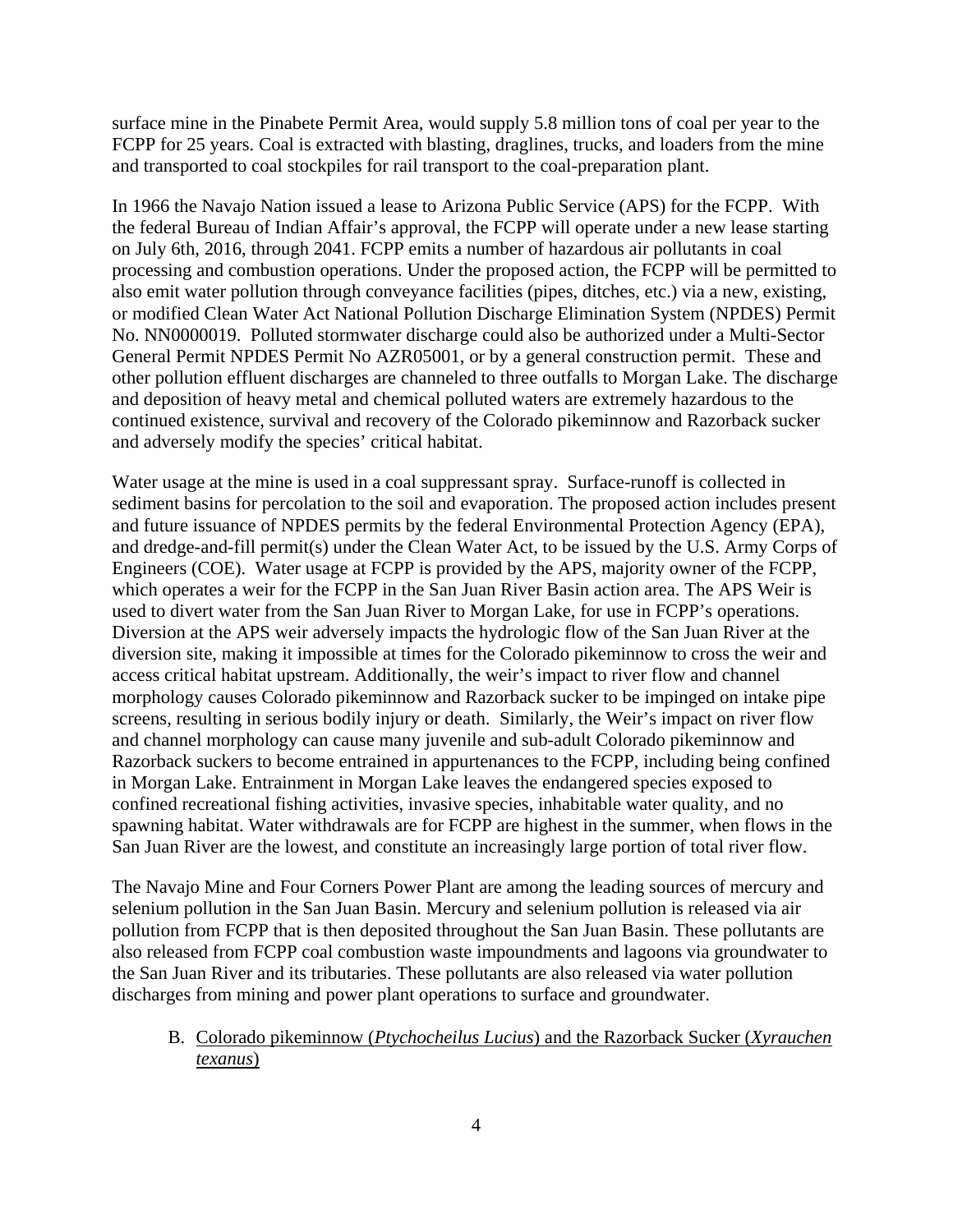Historically, the Colorado pikeminnow was a top predator throughout the warm water reaches of the Colorado River down to the Gulf of California.<sup>1</sup> By the 1970s the species was extirpated from entire regions of historical habitat as a result to major alterations to the riverine environment, such as dam building.<sup>2</sup> The Colorado pikeminnow was federally listed as endangered in 1967, having lost approximately 75-80% of its historic habitat range.<sup>3</sup>

Similarly, the Razorback sucker's decline is largely due to habitat destruction from riverine alterations. Historically, the Razorback suckers occurred in the main channel of the Colorado River and major tributaries in Arizona, California, Colorado, Nevada, New Mexico, Utah, Wyoming, and in Mexico.<sup>4</sup> The Razorback sucker was federally listed as endangered in 1991, after decades of population decline due to water depletion, invasive fish species, and dam construction and operation.

Critical habitat for Colorado pikeminnow and Razorback sucker, designated in 1994, includes the 100-year floodplain of the species' historic range in San Juan County, New Mexico, and San Juan County, Utah. The primary constituent elements (PCEs) of Colorado pikeminnow and Razorback sucker critical habitat are:

Water: a quantity of water of sufficient quality (i.e., temperature, dissolved oxygen, lack of contaminants, turbidity, etc.) that is delivered to a specific location in accordance with a hydrologic regime that is required for the particular life stage for the species;

Physical habitat: areas of the Colorado River system that are inhabited or potentially inhabitable for spawning, feeding, rearing, as a nursery, or corridors between these areas, including oxbows, backwaters, and other areas in the 100 year floodplain which when inundated provide access to spawning, nursery, feeding, and rearing habitats; and,

Biological environment: adequate food supply and ecologically appropriate levels of predation and competition.5

## C. The Four Corners Power Plant Navajo Mine Energy Project, Record of Decision and Biological Opinion

 $^{2}$  *Id*.

 $3 \dot{d}$ 

 $<sup>4</sup>$  BiOp at 45.</sup>

 $<sup>5</sup>$  BiOp at 33.</sup>

 $\frac{1}{1}$  BiOp at 32, 46-47.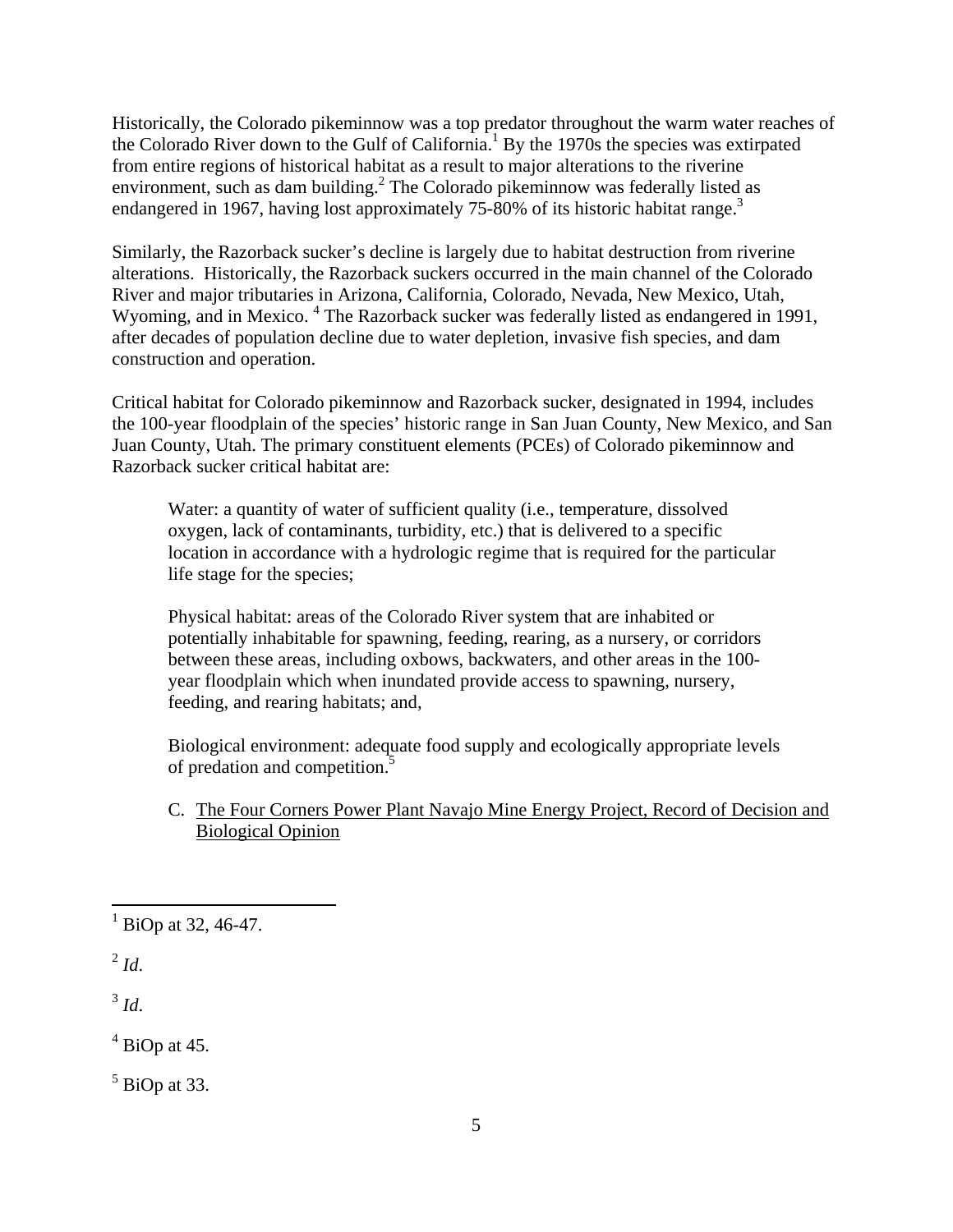In April 2015, the Service completed the BiOp for the FCPP and NMEP as required by the formal consultation process under the Endangered Species Act, 16 U.S.C. § 1536(a)(2), 50 C.F.R. Part 400. The BiOp concluded that the effects, both cumulative and direct, of the proposed action would not jeopardize the species' continued existence, survival, or recovery, nor adversely modify critical habitat. The BiOp considered a variety of issues, many of which the Conservation Groups intend to challenge for failing to meet the standards of the formal consultation process under Section 7 of the Endangered Species Act.

## **II. Legal Claims**

The Conservation Groups intend to bring legal claims against the Service and action agencies under the ESA and APA. The Service failed to meet ESA standards in assessing FCPP and NMEP's adverse effects to the Colorado pikeminnow and Razorback sucker and their critical habitat. The Service's conclusion that the FCPP and NMEP's will not jeopardize the continued existence of or adversely modify the critical habitat for the Colorado pikeminnow and Razorback sucker was arbitrary, capricious, or otherwise not in accordance with the law under the Administrative Procedure Act, 5 U.S.C. § 706(2)(A). The action agencies' reliance on an unlawful BiOp itself violates their independent duty under section  $7(a)(2)$  to ensure that these species are not jeopardized and their critical habitat is not adversely modified or destroyed.

## **A. Statutory framework of the ESA Section 7, 16 U.S.C. § 1536**

ESA Section 7 imposes a substantive obligation on each Federal agency to "insure that any action authorized, funded, or carried out by such agency...is not likely to jeopardize the continued existence of any endangered species or threatened species or result in the destruction or adverse modification of habitat of such species which is determined by the Secretary...to be critical."6

The definition of agency "action" is broad and includes "all activities or programs of any kind authorized, funded, or carried out, in whole or in part, by Federal agencies" including the granting of permits, and "actions directly or indirectly causing modifications to the land, water, or air," such as the regulatory program, power plant operation and lease extension, and surface mining projects at issue here.<sup>7</sup> These duties are only fulfilled by an agency's satisfaction of the consultation requirements that are set forth in the implementing regulations for Section 7 of the ESA, and only after the agency complies with these duties may an action that "may affect" a protected species go forward.8

Pursuant to these requirements, each federal agency must review its action at "the earliest possible time" to determine whether it "may affect" any listed species or its designated critical habitat in the "action area," and must "use the best scientific and commercial data available" to

 $17$  50 C.F.R. § 402.02.

 $6$  16 U.S.C. § 1536(a)(2).

<sup>8</sup> *Pac. Rivers Council v. Thomas*, 30 F.3d 1050, 1055-57 (9th Cir. 1994).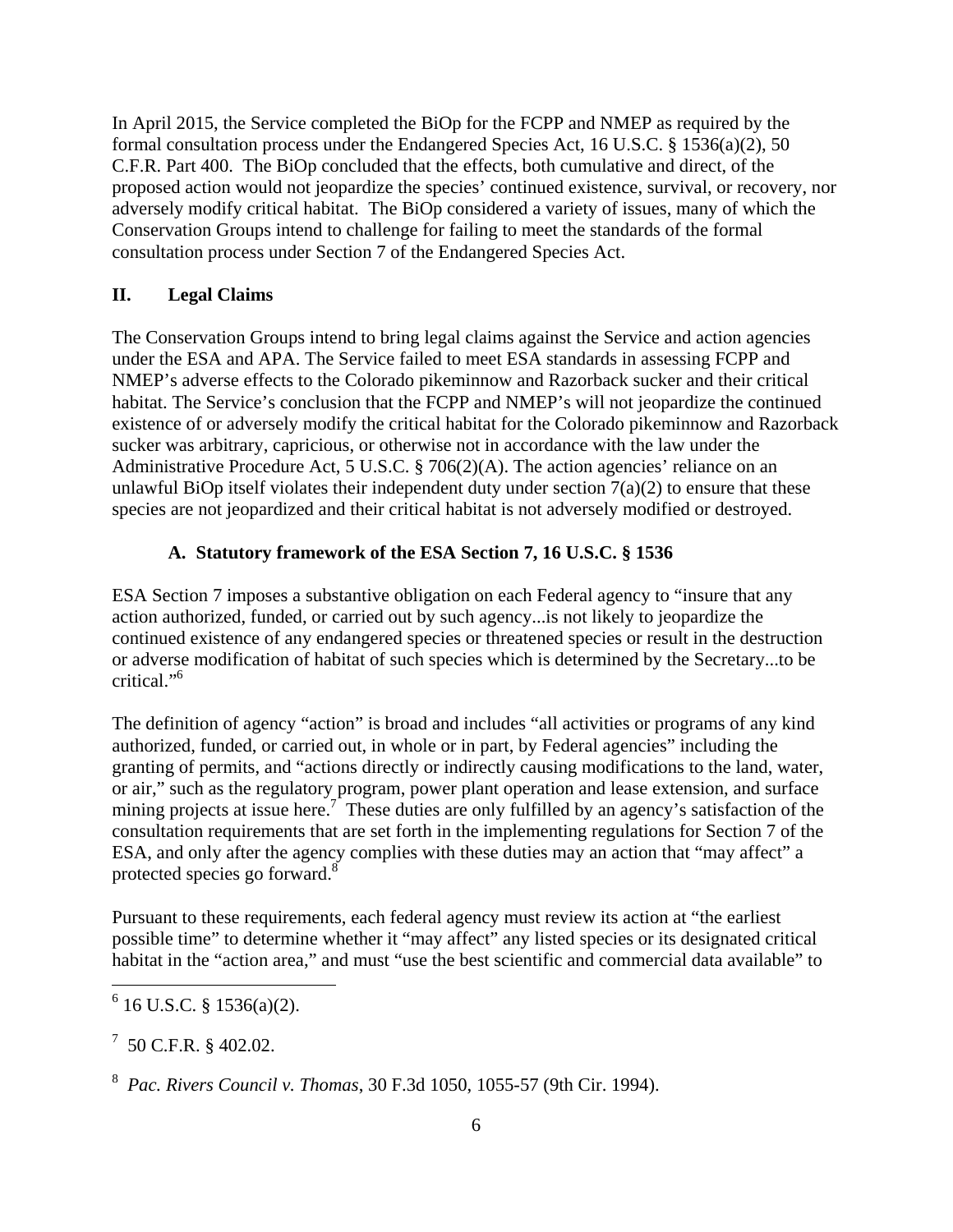determine whether these species are likely to be adversely affected by the action.<sup>9</sup> The "action area" encompasses all areas that would be "affected directly or indirectly by the Federal action and not merely the immediate area involved in the action."<sup>10</sup> The term "may affect" is broadly construed to include "[a]ny possible effect, whether beneficial, benign, adverse, or of an undetermined character," and thus is easily triggered.<sup>11</sup>

If the action agency concludes that the proposed action is "not likely to adversely affect" a listed species that occurs in the action area, the Service must concur in writing with this determination.<sup>12</sup> If the Service concurs in this determination, then formal consultation is not required.<sup>13</sup> If the Service's concurrence in a "not likely to adversely affect" finding is inconsistent with the best available science, however, any such concurrence must be set aside.<sup>14</sup>

If an agency concludes that an action is "likely to adversely affect" listed species or critical habitat, it must enter into formal consultation with the Service.<sup>15</sup> Formal consultation commences with the action agency's written request for consultation and concludes with the Service's issuance of a biological opinion.<sup>16</sup> The biological opinion states the Service's opinion as to whether the effects of the action are "likely to jeopardize the continued existence of listed species or result in the destruction or adverse modification of critical habitat."<sup>17</sup>

When conducting formal consultation, the Service and the action agency must evaluate the "effects of the action," including all direct and indirect effects of the proposed action, plus the effects of actions that are interrelated or interdependent, added to all existing environmental conditions – that is, the "environmental baseline."<sup>18</sup> The environmental baseline includes the

 $10$  50 C.F.R. § 402.02.

11 *Interagency Cooperation – Endangered Species Act of 1973*, *as Amended*, 51 Fed. Reg. 19,926 (June 3, 1986).

<sup>12</sup> 50 C.F.R. §§ 402.13(a) and 402.14(b).

 $13$  *Id.* § 402.13(a).

14 *See* 5 U.S.C. § 706(2).

<sup>15</sup> 50 C.F.R. §§ 402.12(k), 402.14(a).

16 50 C.F.R. § 402.02.

<sup>17</sup> *Id.* § 402.14(g)(4). To "jeopardize the continued existence of" means "to engage in an action that reasonably would be expected, directly or indirectly, to reduce appreciably the likelihood of both the survival and recovery of a listed species in the wild by reducing the reproduction, numbers, or distribution of that species." *Id*. § 402.02.

18 50 C.F.R. §§ 402.14 and 402.02.

 $\frac{9}{9}$  50 C.F.R. §§ 402.14(a), (g)(8); 16 U.S.C. §§ 1536(a)(2), (a)(4).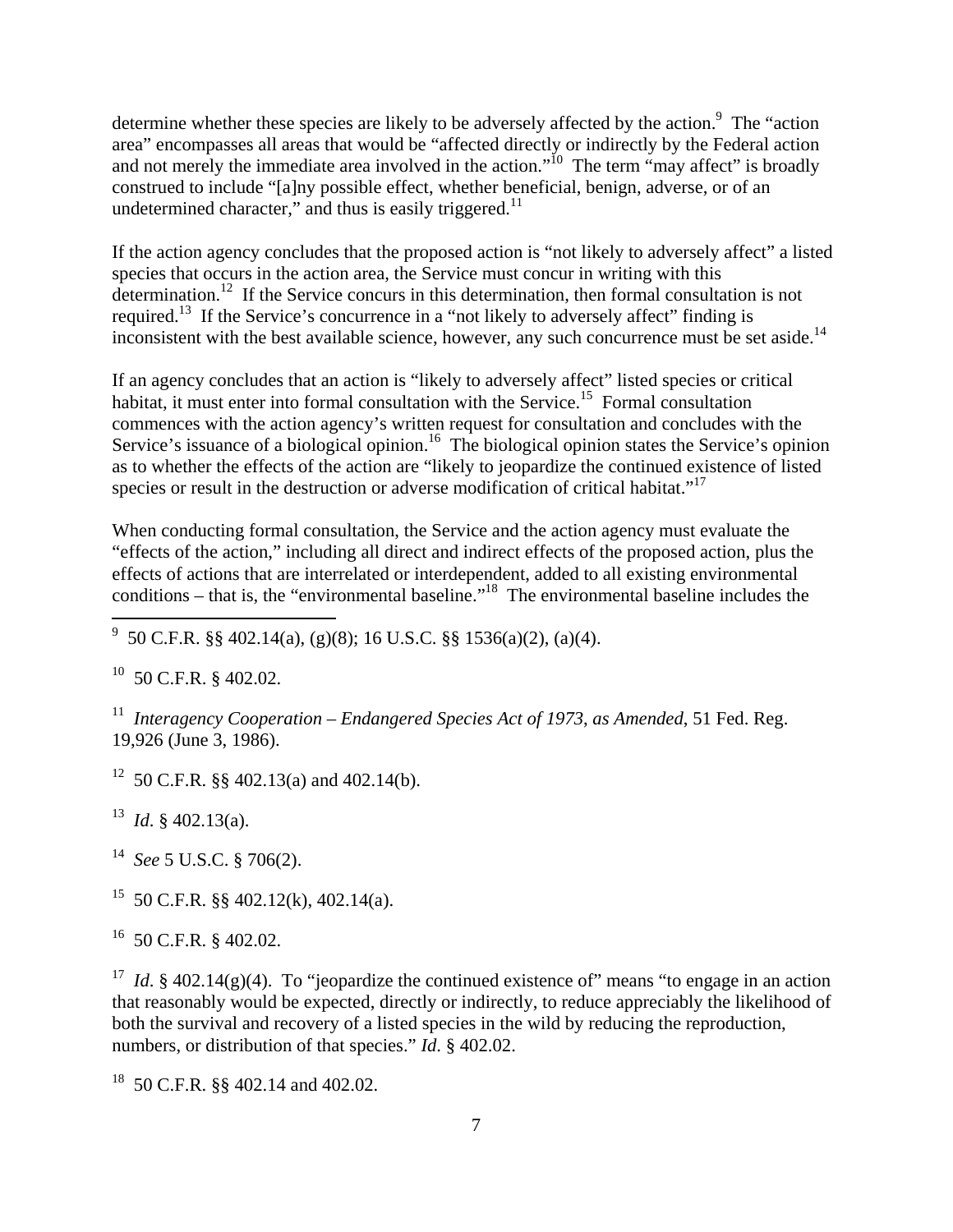past and present impacts of all federal, state, and private actions and other human activities in the action area…."19 The effects of the action must be considered together with "cumulative effects," which are "those effects of future State or private activities, not involving Federal activities, that are reasonably certain to occur within the action area of the Federal action subject to consultation."<sup>20</sup>

If the Service concludes that a project is not likely to jeopardize listed species, it must nevertheless provide an "incidental take statement" ("ITS") with the biological opinion, specifying the amount or extent of take that is incidental to the action (but which would otherwise be prohibited under Section 9 of the ESA), "reasonable and prudent measures" necessary or appropriate to minimize such take, and the "terms and conditions" that must be complied with by the action agency to implement any reasonable and prudent measures. $^{21}$ 

After the issuance of a biological opinion and "where discretionary Federal involvement or control over the action has been retained or is authorized by law," the agency must reinitiate formal consultation if, *inter alia*:

- The amount or extent of taking specified in the incidental take statement is exceeded;
- New information reveals effects of the action that may affect listed species or critical habitat in a manner or to an extent not previously considered;
- The identified action is subsequently modified in a manner that causes an effect to the listed species ... that was not considered in the biological opinion; or
- A new species is listed or critical habitat designated that may be affected by the identified action. $22$

Furthermore, Section 7(d) of the ESA provides that once a federal agency initiates consultation on an action under the ESA, the agency, as well as any applicant for a federal permit, "shall not make any irreversible or irretrievable commitment of resources with respect to the agency action which has the effect of foreclosing the formulation or implementation of any reasonable and prudent alternative measures which would not violate subsection (a)(2) of this section."<sup>23</sup> The purpose of Section 7(d) is to maintain the environmental status quo pending the completion of consultation. Section 7(d) prohibitions remain in effect throughout the consultation period and until the federal agency has satisfied its obligations under Section  $7(a)(2)$  that the action will not result in jeopardy to listed species or adverse modification of critical habitat.

- <sup>21</sup> 16 U.S.C. § 1536(b)(4), 50 C.F.R. § 402.14(i).
- <sup>22</sup> 16 U.S.C. 1536(a)(2); 50 C.F.R. § 402.16.
- $23$  16 U.S.C. § 1536(d).

<sup>19</sup> 19 *Id*. § 402.02.

<sup>20</sup> *Id*.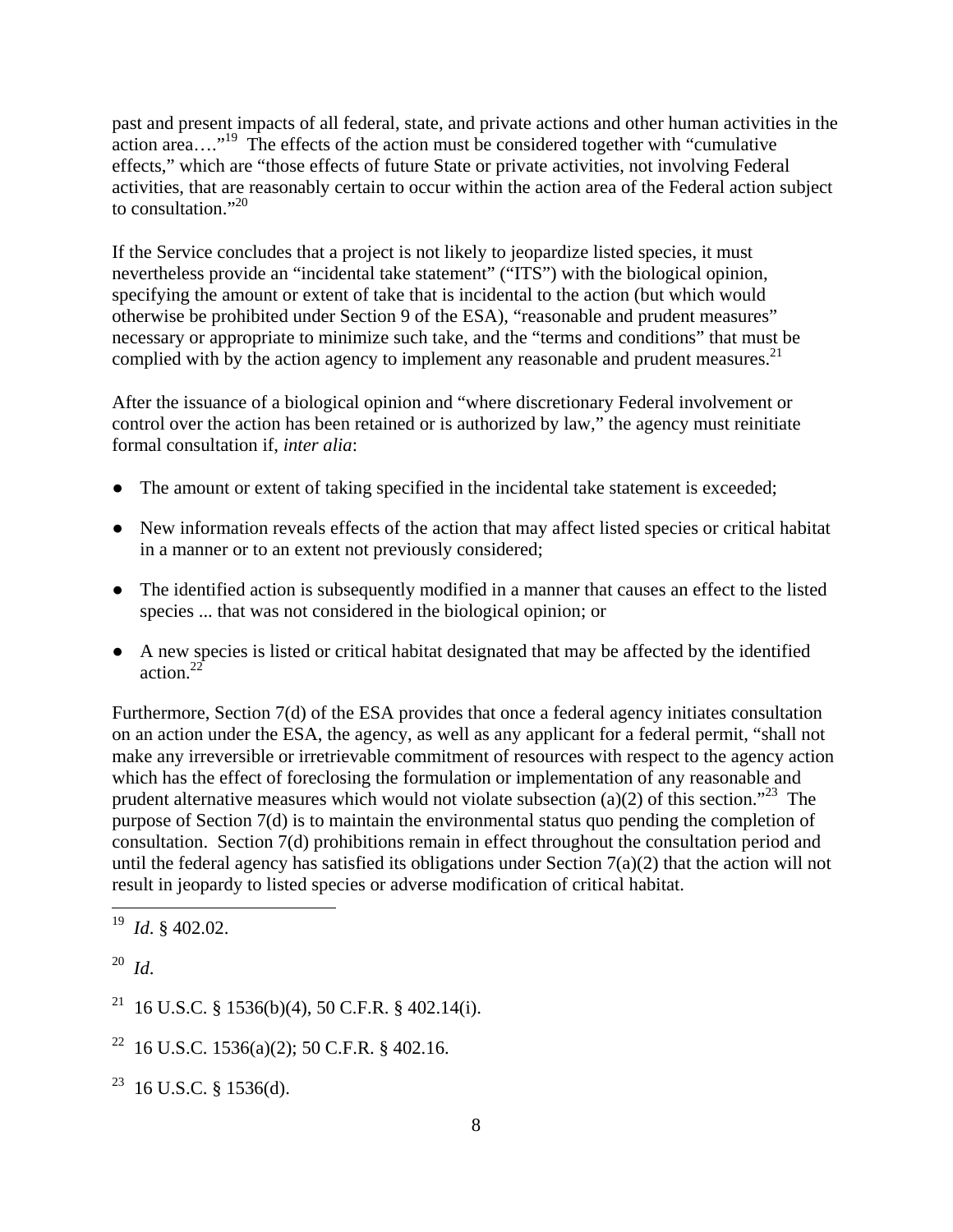## **B. Violations Of Section 7 Of The Endangered Species Act**

## i. The Biological Opinion Omits Endangered Species Recovery Needs from Adverse Modification and Jeopardy Analyses

The BiOp is arbitrary and capricious because it excludes a "detailed discussion" regarding the species' recovery needs as required by the ESA. Under the ESA, the Service must evaluate the effects and cumulative effects of the proposed project on listed species and critical habitat in the formal consultation process.<sup>24</sup> In issuing conclusions on jeopardy and adverse modification, the Service must provide a detailed discussion of its findings of the direct and cumulative effects of the proposed action considered in the BiOp in providing an analysis of such actions on the recovery of an endangered species.

In the Service's 2015 BiOp for the FCPP and NMEP, the Service failed to include a detailed discussion of the project's adverse effect to the recovery of the Colorado pikeminnow and Razorback sucker in reaching the no-jeopardy conclusion and no adverse modification conclusions. Although the BiOp mentions the issue of recovery in isolated instances in the BiOp, it fails to provide any sort of scientific, detailed discussion of the adverse impacts of the effects of the proposed action to the recovery of the species. The BiOp fails entirely to mention the delisting criteria for Colorado pikeminnow, which includes a self-sustaining population in the San Juan River. Similarly, the BiOp makes only one mention of the criteria for downlisting and then fails entirely to discuss whether meeting that criteria is feasible given the myriad and decades-long project impacts. Further, the BiOp's analysis and conclusion of impacts to critical habitat fails entirely to address any recovery criteria. This omission is particularly troubling, given that the threshold mercury levels set by the BiOp for adverse modification of critical habitat correlate with extirpation of the Colorado pikeminnow from the San Juan River.<sup>25</sup> Similarly the BiOp's no jeopardy and no adverse modification analyses for the Razorback sucker do not address the recovery criteria, particularly the requirement of a self-sustaining population. These omissions render the no-jeopardy and no adverse modification conclusions of the BiOp arbitrary and capricious.

## ii. The Biological Opinion Excludes Major Sources of Selenium Pollution from Baseline Conditions and Cumulative Impacts

The BiOp unlawfully excludes from its analysis significant expected increases in selenium concentrations in the San Juan River due to the approved expansion of the Navajo Indian Irrigation Project (NIIP).<sup>26</sup> The full expansion of NIIP was approved by the Bureau of Indian Affairs, following informal consultation with the Service in 1999.<sup>27</sup> In the draft Biological

- $^{25}$  BIOp at 155.
- $26$  BiOp at 14.

 $^{27}$  BiOp at 14.

 $\overline{a}$ <sup>24</sup> 50 C.F.R. §402.14(g)(3).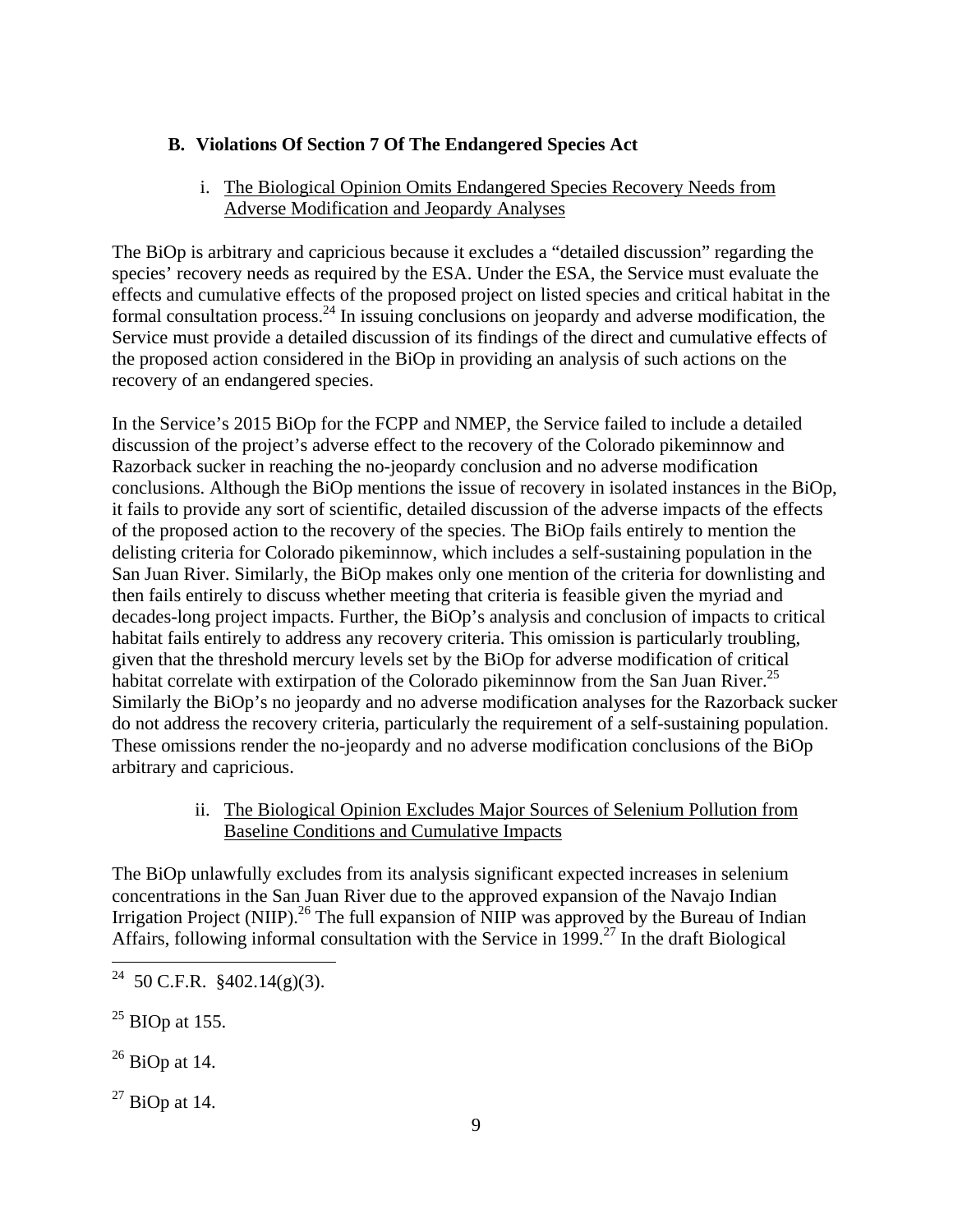Opinion for the Desert Rock Energy Project (DREP), the Service predicted that completion of NIIP would lead to a 119% increase in selenium concentrations in the San Juan River, resulting in significant impairment of Colorado pikeminnow and Razorback sucker.<sup>28</sup> The BiOp attempts to justify the exclusion of selenium increases from NIIP by stating that "BIA has agreed to reconsider its effects findings associated with the Navajo Indian Irrigation Project (NIIP) and other irrigation projects. BIA has begun developing additional scientific information that may be necessary to supplement their BA (BIA 1999). Therefore, potential future Se [selenium] discharges potentially from BIA irrigation projects and associated effects to listed species were not considered part of cumulative effects during the ESA consultation."<sup>29</sup> BIA's informal agreement to "reconsider" its prior findings, however, is no basis for excluding the expected impacts from the fully approved future expansion of NIIP. The BiOp's failure to consider this significant projected increase in selenium concentrations in the San Juan River was arbitrary and capricious.

Significant omissions aside, the BiOp's discussion of selenium impacts to Colorado pikeminnow and Razorback sucker is also arbitrary and capricious. The BiOp states that selenium deposition from the NMEP will cause significant harm to eggs and ovaries of Colorado pikeminnow and Razorback sucker. But the BiOp provides no information about how it arrived at such figures, no citation to any authorities, no discussion of population-level impacts, and no discussion of projected selenium increases in the San Juan River.<sup>30</sup> This latter point is significant because the Service's own documents predict an increase in selenium concentrations in the San Juan River, with increasing negative impacts to Colorado pikeminnow and Razorback sucker. Furthermore, the BiOp's no-jeopardy and no adverse modification conclusions rely on "conservation measures" but the conservation measures do not actually address selenium concentrations in the San Juan River. Further, the BiOp's reliance on the effects of stocking to mitigate impacts to critical habitat is illogical. Putting more fish in the river may, temporarily, provide the illusion of a stable fish population, but it does nothing to alter the underlying habitat conditions that threaten the fishes' survival and recovery. Notably, the BiOp recognizes that current habitat conditions are "insufficient to support successful Colorado pikeminnow and Razorback sucker recruitment at levels that will provide for the species conservation."31 Further, Miller 2014 recognizes that if stocking were to cease, the pikeminnow population would plummet and population would quickly be extirpated. Thus, currently the primary constituent elements in the San Juan River are insufficient to support Colorado pikeminnow or Razorback sucker and the myriad negative impacts of the Project will only worsen these conditions, as the BiOp recognizes. It is illogical for the BiOp to conclude, in these circumstances, that the Project will not adversely modify critical habitat.

 $^{28}$  Desert Rock Energy Project draft BiOp at 106.

 $^{29}$  BiOp at 15.

 $30$  BiOp at 119.

 $31$  BiOp at 136.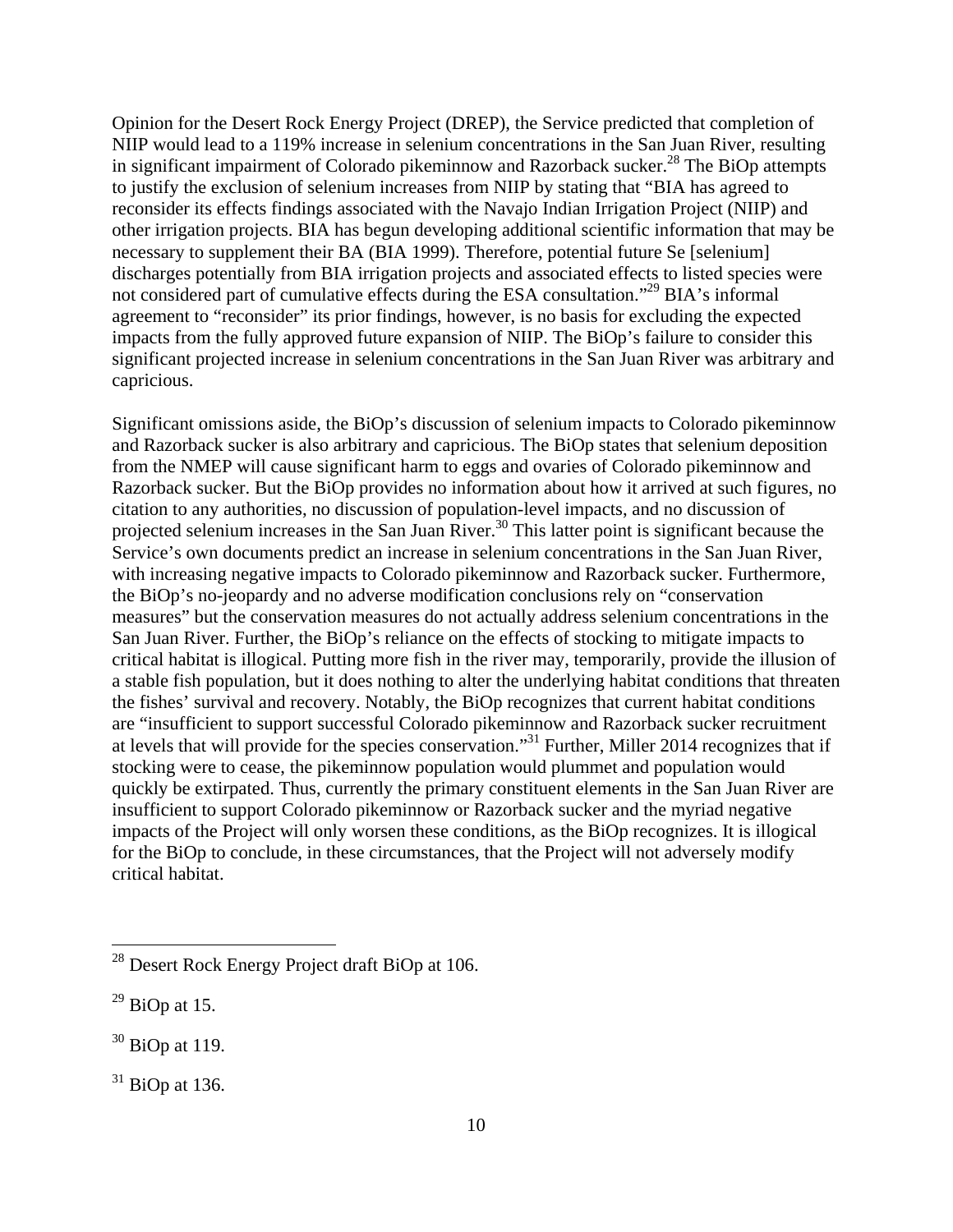iii. The Biological Opinion Fails to Analyze the Cumulative Impacts of Climate Change

The BiOp recognizes that the impacts of climate change are projected to be significant throughout the American Southwest, including the San Juan Basin. The best-available science predicts streamflow in the San Juan River will decrease by eight to forty-five percent by midcentury.32 The BiOp acknowledges that this dramatic reduction in water will "make it increasingly challenging" to meet flow requirements, especially the high flow requirements that provide both for channel maintenance and create the backwater habitat required by Colorado pikeminnow. The BiOp also recognizes that this "may also exacerbate contaminant issues."<sup>33</sup> Despite this acknowledgement, the BiOp fails to factor these projected significant changes into its analysis of the overall impacts of the project on Colorado pikeminnow. The BiOp does not consider potential increased mercury and selenium concentrations due to reduced flows in its analysis of the impacts of those pollutants. Nor does the BiOp consider reduced flows in its analysis of entrainment, water withdrawals (the BiOp notes that any increased depletions beyond 3,000 AFY will harm Colorado pikeminnow and Razorback sucker), or the blockage of fish passage due to the APS weir. This failure was arbitrary and capricious and in violation of the ESA. Notably, the BiOp considered the cumulative effects of climate change in its analysis of impacts to the southwestern willow flycatcher and the yellow-billed cuckoo.<sup>34</sup> By contrast, the BiOp failed at any point to consider how the project impacts of climate change would affect or exacerbate FCPP/NMEP's impacts on the Colorado pikeminnow or the Razorback sucker.

Further, while the BiOp acknowledges that climate change will lead to significant changes in streamflow in the San Juan River, it fails to address other climate change related impacts that may adversely affect Colorado pikeminnow. For example, the BiOp does not consider that water shortages and reduced precipitation due to climate change could cause irrigators to call on previously unused water rights, which in turn would further reduce instream flows. This would be particularly problematic given that the San Juan River is over appropriated: if all water rights are used (which is currently not the case), there would be no water for fish.

Climate change will also affect the timing of flows in the San Juan River. This could in turn interfere with spawning. It is possible that Colorado pikeminnow and the Razorback sucker would not be able to adjust their spawning in response to changes in runoff and river flows.<sup>35</sup> In its draft BiOp for DREP, the Service noted that "fish may not be able to adjust to an earlier spawning date, especially if it were one or two months earlier.<sup>356</sup> Increased air and water temperatures could lead to increased mercury uptake by Colorado Pikeminnow and Razorback

<sup>36</sup> *Id.*

 $\overline{a}$  $32$  BiOp at 68.

 $33$  BiOp at 104.

 $34$  BiOp at 132.

<sup>&</sup>lt;sup>35</sup> Desert Rock Energy Project draft BiOp at 70-71.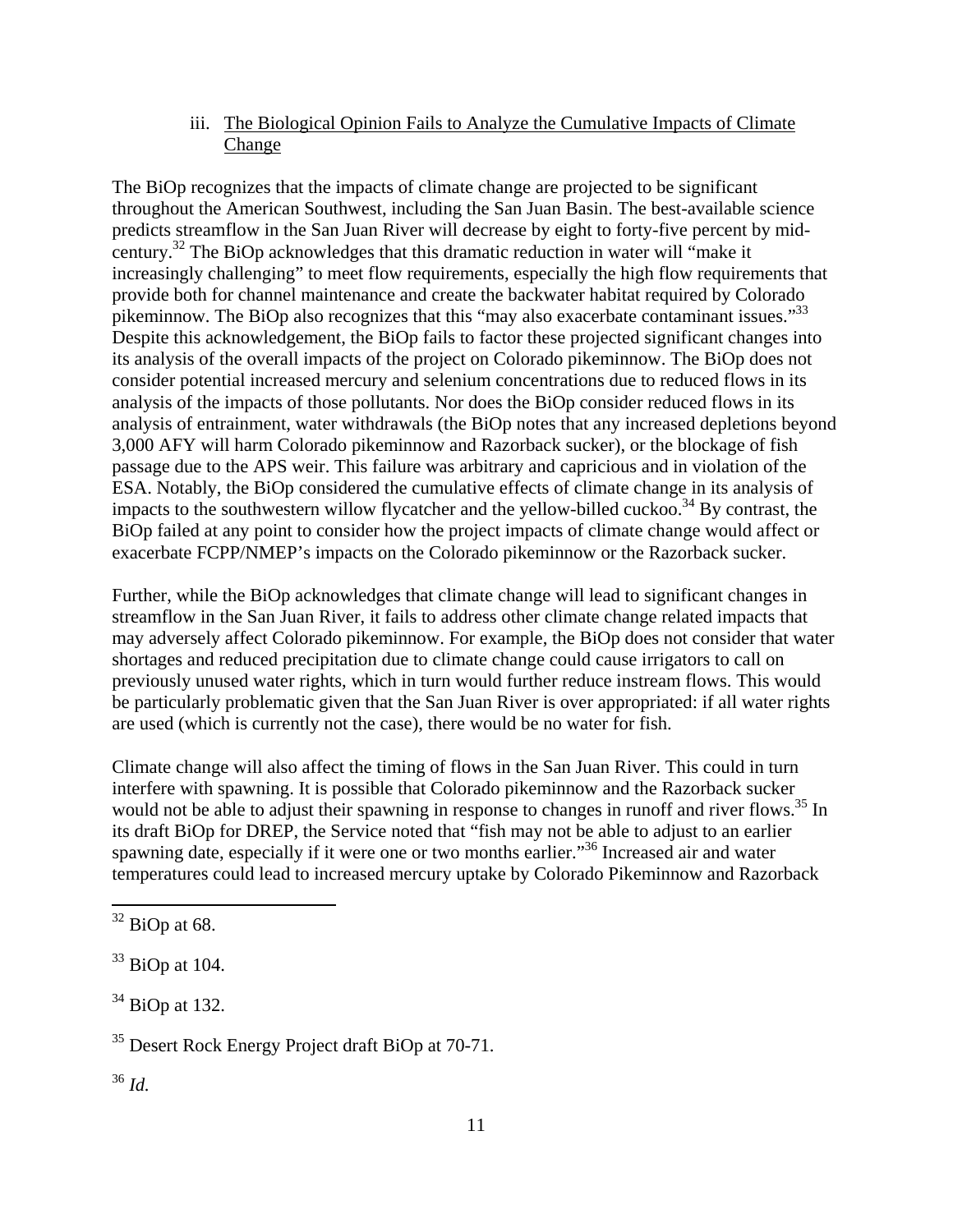suckers. Altered river conditions could also create an environment in which non-native species could out-compete native Colorado pikeminnow and Razorback suckers. The BiOp fails entirely to address the harmful impacts of climate change, rendering its analysis arbitrary and capricious and in violation of the Endangered Species Act.

Moreover, the BiOp bases its conclusions regarding jeopardy and adverse modification of critical habitat on the current state of the San Juan River and the expectation that that state will remain at the completion of the Project in 2042. However, the best available science clearly demonstrates that the climate in the Southwest is changing rapidly and that the San Juan River will be very different in 2042 than it is currently. The failure of the BiOp to assess the impacts of the Project in light of the environment that will exist in 2042 when it is completed was arbitrary and capricious and inconsistent with the Endangered Species Act and its implementing regulations.

## iv. The Biological Opinion Fails to Consider Impacts of Fish Stocking or Reduced Genetic Diversity of Colorado Pikeminnow and Razorback Sucker

The BiOp bases its conclusions regarding jeopardy and adverse modification of critical habitat in large part on the San Juan River Recovery Implementation Program's (SJRRIP) ongoing fish stocking program.<sup>37</sup> There is, however, no analysis of the various potentially negative impacts of this massive fish stocking effort, particularly on the effect of stocking on any remaining wild Colorado pikeminnow or Razorback sucker in the San Juan River. Artificial stocking of fish has inherent risks of genetic introgression, hybridization, inbreeding depression, and outbreeding depression. Hatchery fish can also threaten wild stocks by competition, predation, and potential transmission of disease. Stocking can lead to decreased genetic diversity, reduction in effective population, and long-term genetic drift, all of which affect the long-term health of the species. Stocking should only be considered a temporary management tool to be used as a last resort. Notably, stocking cannot be considered a long-term solution because, aside from the negative effects of stocking, stocking does not address underlying habitat problems.

The Service's BiOp relies primarily on the ongoing, massive stocking efforts of SJRRIP to justify its no jeopardy and no adverse modification conclusions. However, at no point does the BiOp address the many potential negative effects of artificial stocking. Further, the BiOp relies heavily on the population viability analysis from Miller 2014 to justify its no jeopardy and no adverse modification conclusions, but Miller 2014 also does not address potential inbreeding depression or the impacts of stocking on the remaining wild Colorado pikeminnow in the San Juan River. The BiOp's complete failure to address the potential impacts of stocking and lack of genetic diversity was arbitrary and capricious.

## v. The Biological Opinion Fails to Employ Best Available Science or Adequately Assess the Impacts of Mercury Deposition on Endangered Species

The BiOp's analysis of mercury impacts is wholly inadequate. The BiOp relies significantly on the analysis and modeling from EPRI 2014 and the population viability analysis from Miller

 $\overline{a}$  $37$  BiOp at 132-36.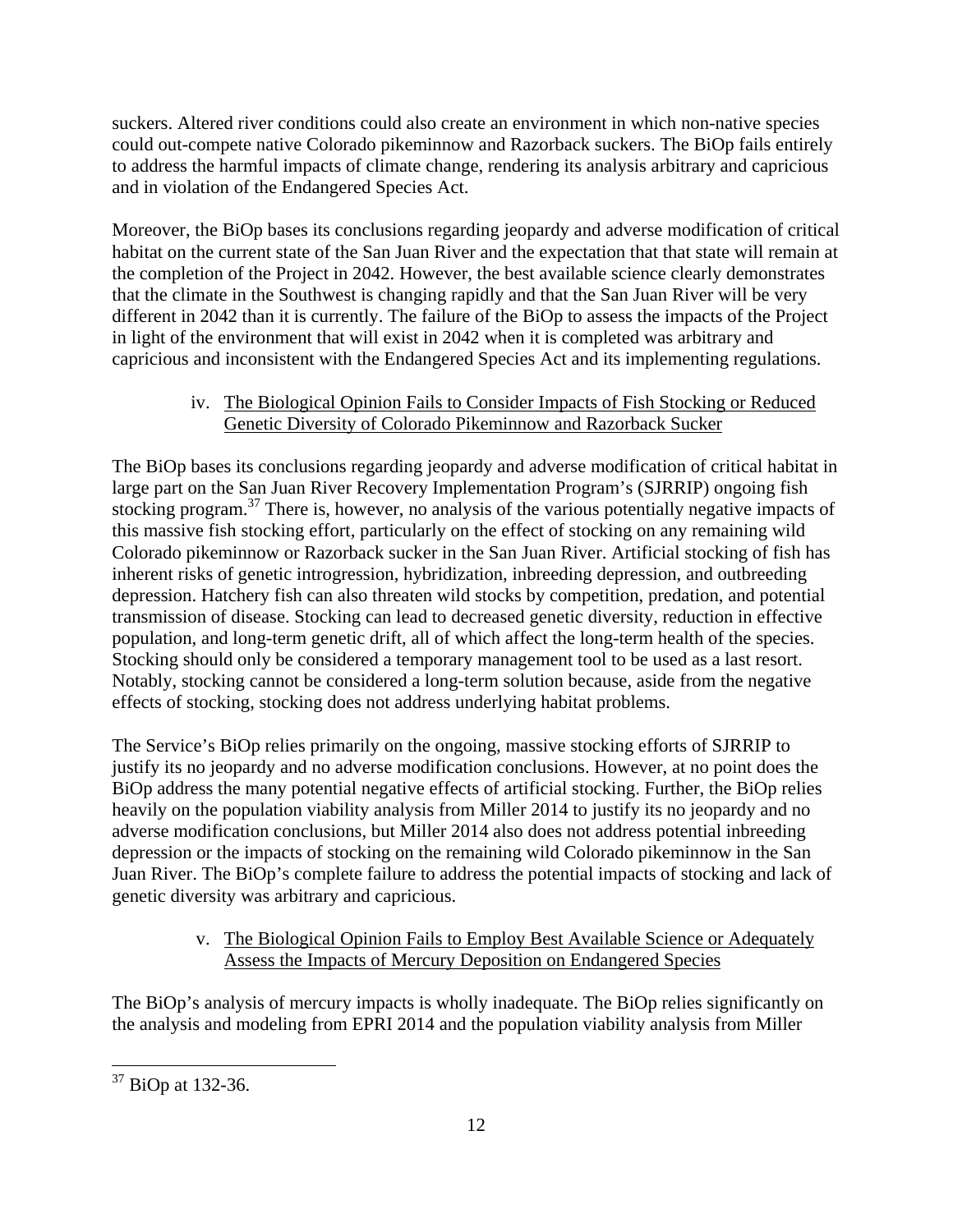2014. Based on these models, the agency concludes that mercury levels will only reach levels that cause "significant decline" in Colorado pikeminnow populations in 2046, five years after the cessation of the FCPP/NMEP.<sup>38</sup> The BiOp fails however to assure that these models accurately reflect real world conditions. For example, the EPRI 2014 study premises its analysis on annual mercury emissions from the Four Corners Power Plant of 102 lbs./yr.<sup>39</sup> The BiOp itself notes however that the projected annual emissions from the power plant are in fact 50% higher, 149 lbs./yr.<sup>40</sup> Further, the BiOp, in accepting the analysis from EPRI 2014, repeatedly adopts the lowest possible estimates of mercury emissions and concentrations in water and fish, without providing any explanation for rejecting higher mercury levels. The ERPI 2014 study and BiOp rejected actual water quality measurements in favor of lower estimates based on modeling. The BiOp consequently adopts EPRI 2014's estimated mercury concentrations that are significantly lower than actual measurements, alternative models, and the Service's own calculations. No justification for these decisions is provided. The Service provides no explanation for accepting EPRI's modeled mercury concentrations over the other measurements, models, and calculations. The BiOp then adopts the lowest possible estimate of mercury transfer to Colorado pikeminnow eggs, without providing any explanation, even though the transfer rate adopted by the Service was up to two orders of magnitude lower than other studies had estimated.<sup>41</sup> Next the BiOp adopted lower injury estimates from ERM 2014a, b (a study paid for by the Navajo Mine's strip mine operator—BHP Billiton), which were notably lower than estimates from the peer reviewed Dillon 2010 study. The BiOp also relied on the population viability analysis of Miller 2014 to establish the supposed threshold for adverse habitat modification from mercury, even though Miller 2014 expressly did not address behavioral or genetic injury to Colorado pikeminnow. Miller 2014 acknowledges that its analysis is an underestimate of mercury impacts because of these exclusions. The BiOp recognizes that continuing mercury pollution in the San Juan River is causing behavioral injury in 43 to 60 percent of Colorado pikeminnow and also estimates that these behavioral injuries will lead to mortality of 1.1% of the adult pikeminnow population.<sup>42</sup> Despite this, the BiOp's no jeopardy and no adverse modification conclusions relied entirely on the population viability analysis of Miller 2014, without addressing or explaining the projected harmful behavioral or genetic injury to pikeminnow. On account of these multiple, unexplained unrealistically low estimates, the BiOp failed to use the best available science and failed to adequately assess mercury impacts on Colorado pikeminnow and their critical habitat. This conclusion is all the more arbitrary because it does not take into account at all lead pollution in the basin, which is a recognized threat to Colorado pikeminnow and Razorback sucker.

> vi. The Biological Opinion Fails to Assess Impacts of Impingement on Endangered Fish

<sup>&</sup>lt;sup>38</sup> BiOp at 133, 135.

<sup>39</sup> BiOp at 134.

 $40$  BiOp at 26.

 $41$  BiOp at 82.

 $42$  BiOp at 118.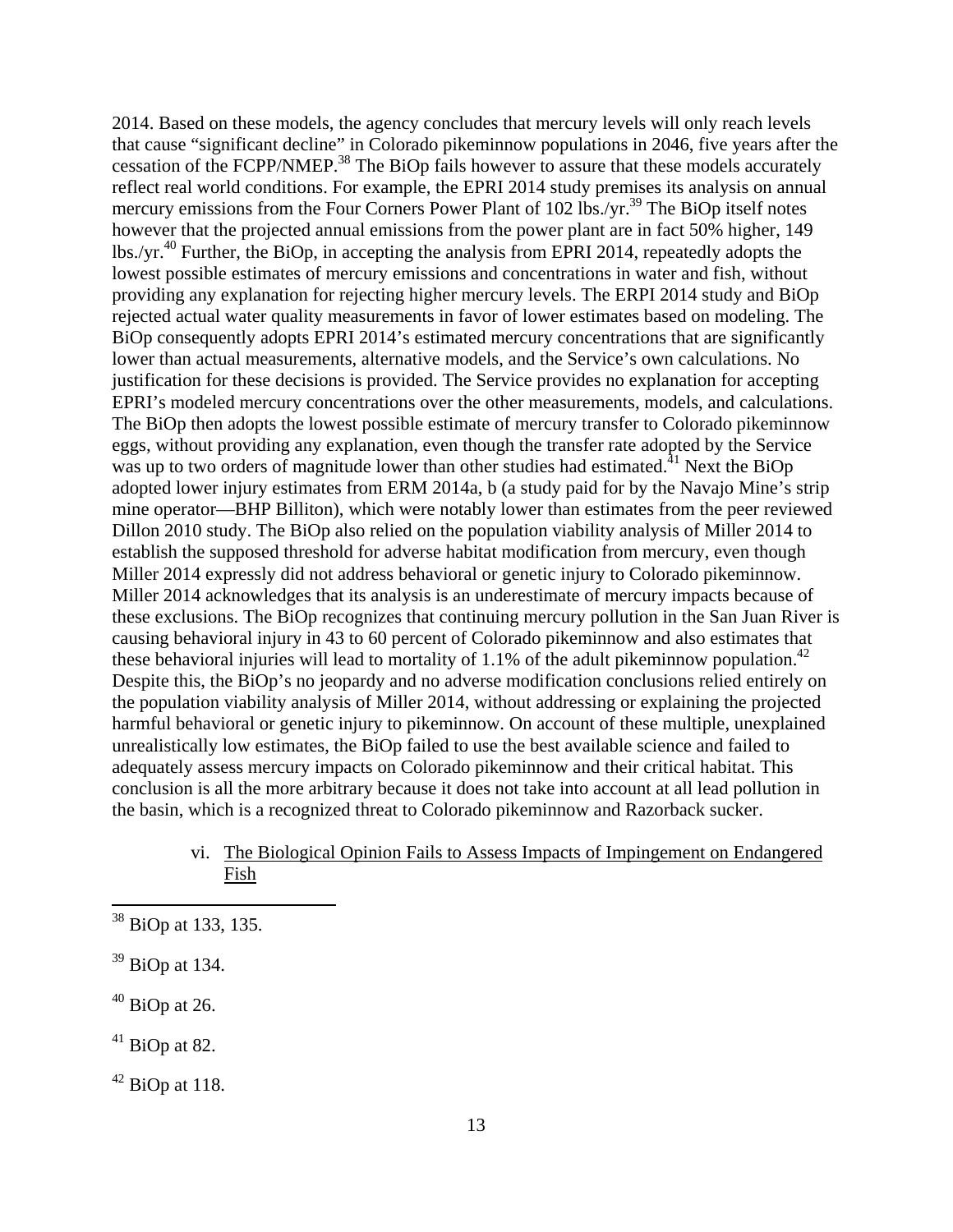The Arizona Public Service Company, part owner of the FCPP, operates a weir for the FCPP in the San Juan River Basin action area. The APS weir is used to divert water from the San Juan River to Morgan Lake, for use in coal plant operations.<sup>43</sup> River diversion to Morgan Lake occurs just upstream from the APS weir by two 8 by 8.5 foot intake pipes.<sup>44</sup> There is one diversion pump at each intake pipe.<sup>45</sup> The pipes pump water to a single pipe for transport to Morgan Lake.<sup>46</sup> Both intake pipes are fully screened with 1 by 3 inch mesh screens.<sup>47</sup> The pumps divert an average of 76.4 cfs (cubic-feet per second) daily, depending on the seasonal flow of the river, with the greatest withdrawal occurring in the summer, when river flows are the lowest.<sup>48</sup> Annually, an average of 27,682 acre-feet per year (AFY) of water is pumped from the San Juan River to Morgan Lake, though APS has the right to withdraw nearly twice this amount.<sup>49</sup> The intake pipes were installed pursuant to the original FCPP lease.<sup>50</sup> No modifications to the intake pipes are planned or proposed by project proponents.<sup>51</sup> The weir does not have any fish passage, collection or return facilities.<sup>52</sup> The APS weir's intake pipes are located in critical habitat for the Colorado pikeminnow.<sup>53</sup>

Although the Service observed that the risk of impingement was an adverse effect, the Service's failed to include any detailed discussion of the project's adverse effect of impingement for the jeopardy or adverse modification of critical habitat of the Colorado pikeminnow and Razorback sucker. This omission was arbitrary and capricious.

> vii. The Biological Opinion Did Not Consider Foreseeable Impacts from the Project that Will Occur After 2041

 $44$  BiOp at 109.

 $45$  BA at 65.

<sup>46</sup> *Id.*

 $\overline{a}$ 

 $47$  BiOp at 109

- $48$  BiOp at 110
- $49$  BiOp at 27; BA at 65
- $50$  BA at 65

<sup>43</sup> *Four Corners Power Plant Biological Assessment* ("BA"), Fish and Wildlife Service, 65 (Aug. 8, 2014).

 $51$  BiOp at 144

 $52$  BA at 65

 $53$  BiOp at 114.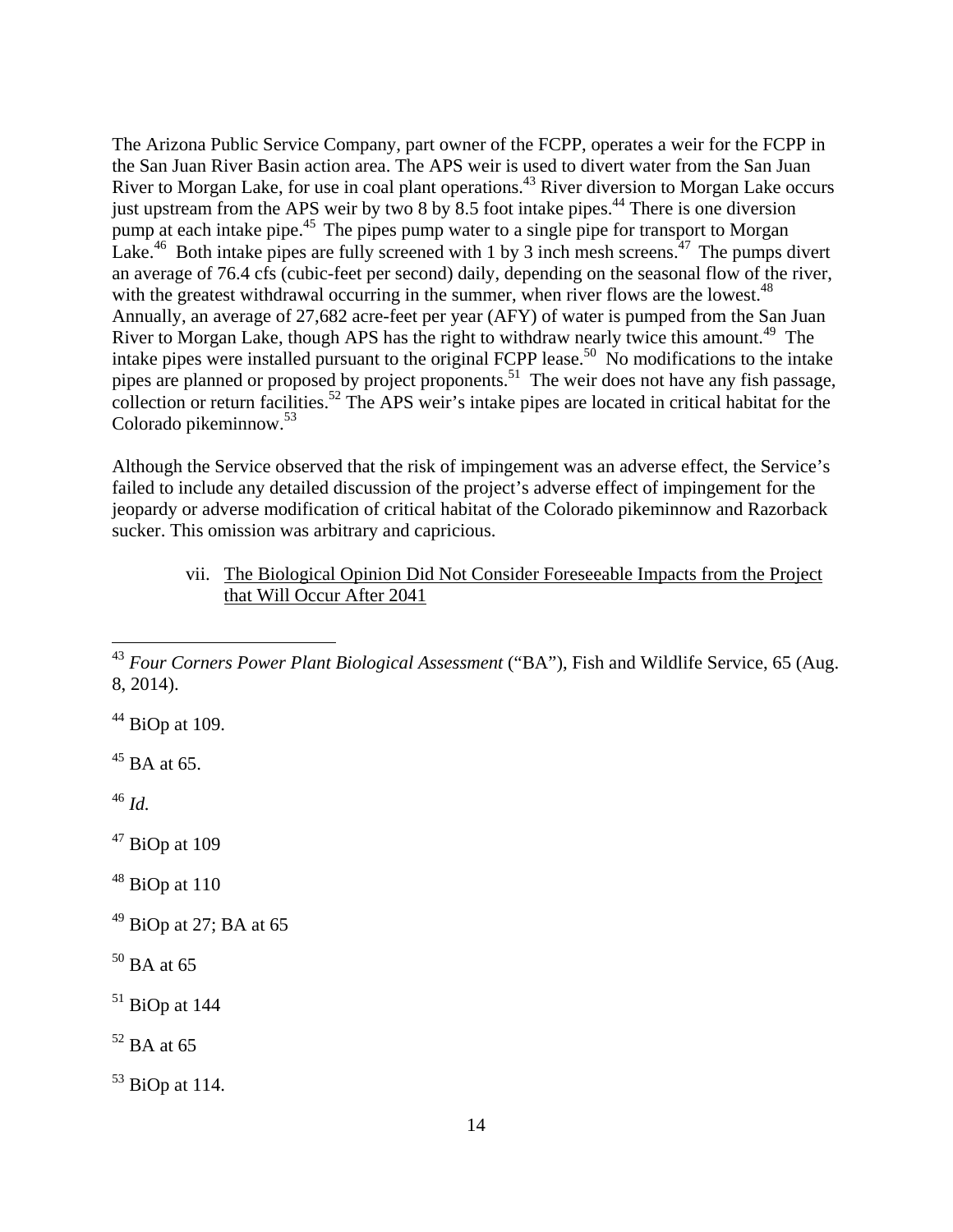The Service concludes that the proposed action, along with cumulative effects, will not adversely modify or destroy critical Colorado pikeminnow habitat because mercury concentrations are not expected to reach critical levels until  $2046$ <sup>54</sup>. The Service claims it is precluded by law from assessing any cumulative impacts that occur after completion of the project.<sup>55</sup> Because the proposed action (mine expansion and extension of the lease for the power plant) will be complete in 2041, the agency insists that it must ignore the critical impacts projected to occur in 2046.<sup>56</sup> The BiOp is mistaken as a matter of law. The ESA requires the Service to consider the impacts of the proposed action along with cumulative impacts for the duration of the effects of the proposed action, even if those effects extend beyond the completion of the proposed action. Accordingly, the BiOp's analysis of impacts to critical habitat is mistaken as a matter of law. The EPRI (2014) report on which the Service principally relies models mercury concentrations well beyond 2041. It is also arbitrary for the Service to rely on this report throughout the BiOp, but then arbitrarily conclude that the report is not reliable for mercury estimates beyond 2041.

viii. The Biological Opinion Improperly Bases Its Conclusions on No-Jeopardy and No-Adverse Modification of Habitat on Uncertain and Vague Mitigation Measures

The BiOp identifies eleven voluntary conservation measures drafted by the action agencies and project proponents.<sup>57</sup> The conservation measures were developed after the release of the initial Biological Assessment.<sup>58</sup> The Service relied on these proposed conservation measures to mitigate the adverse effects that "would otherwise occur as a result of the proposed action..."59 The Service incorrectly relied on the implementation and success of the drafted conservation measures to reach the no jeopardy or adverse modification conclusion.

First, although an agency may rely on a clear, definite commitment of resources for future improvements that minimize the adverse impacts of a proposed project, it may not depend on such future improvements in reaching a no jeopardy or adverse modification determination if they are not binding or they are uncertain or vague.<sup>60</sup> This is because the ESA requires the agencies' to *assure* that the species and their critical habitat will not be jeopardized or adversely modified. In the BiOp, the conservation measures were listed in the "Description of the Proposed Action" section. At the time of the BiOp's release, implementation of the conservation measures

1

- $55$  BiOp at 135.
- 56 BiOp at 135.
- 57 BiOp at 28-31
- 58 BiOp at 28
- 59 BiOp at 132

 $54$  BiOp at 135.

<sup>60</sup> *Nat'l Wildlife Fed'n v. Nat'l Marine Fisheries Serv.*, 524 F. 3d 917, 936 (9th Cir. 2008).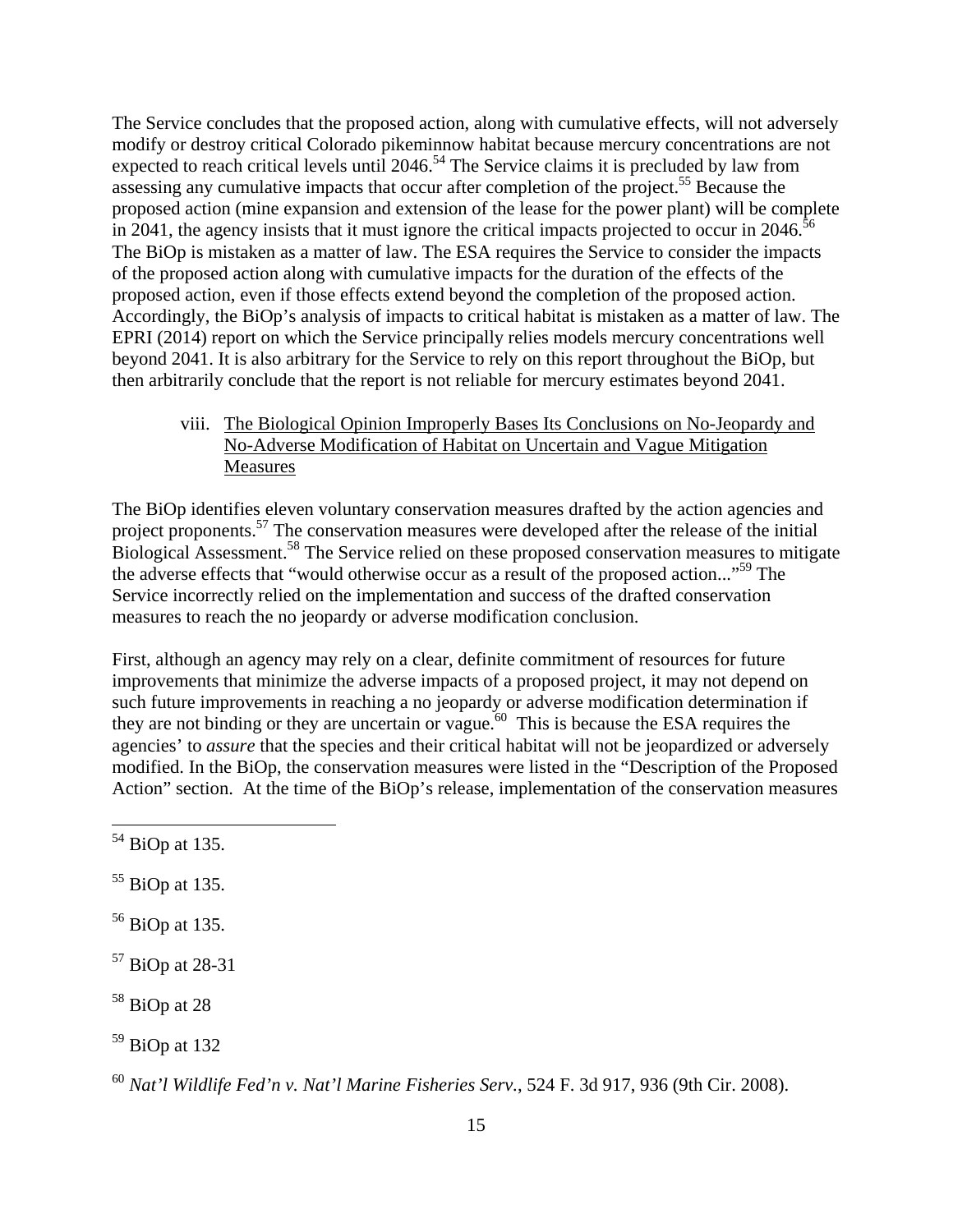had not begun in the action area. Additionally, the measures were not included in the initial project proposal. Finally, the Service failed to include any discussion of the conservation measures in the effects analysis of the proposed action. Therefore, the measures were incorrectly relied on by the Service in reaching a no jeopardy or adverse modification determination.

Next, the conservation measures were improperly incorporated in the reasonable and prudent measures and terms and conditions of the incidental take statement. Reasonable and prudent measures are only issued after a no-jeopardy or adverse modification determination is made. By contrast, the conservation measures were relied on by the Service in reaching the no jeopardy or adverse modification conclusion. Thus, the Service impermissibly relied on the conservation measures to retroactively mitigate the adverse effects of the project. This retroactive application of the conservation measures directly contradicts the preventative intent of the ESA. Further, even if the retroactive sleight of hand were permissible, which it is not, the conservation measures are not sufficiently specific or binding. The measures do not address all of the adverse impacts from the Project, such as water withdrawals and selenium loading. In many cases, as with mercury, the pumping, and non-native fish releases, the conservation measures are merely vague promises to formulate plans to mitigate impacts in the future. Similarly, because there is no discussion about *how* the conservation measures would supposedly offset the impacts of the Project, there is no indication that the conservation measures would entirely offset the harmful effects and, if not, whether the remaining adverse impacts would cause jeopardy or adverse modification to Colorado pikeminnow, Razorback sucker, or their critical habitat.

Further, reliance on the Colorado pikeminnow and Razorback sucker stocking programs to supposedly mitigate impacts was arbitrary and capricious. There is no indication and no obligation that these programs will continue through the entirety of the Project life (2041). Further, artificial propagation of stocked fish does not offset impacts to wild fish and, because it does not address impacts to the primary constituent elements for Colorado pikeminnow and Razorback sucker critical habitat, it cannot "mitigate" those effects. All it does is temporarily mask the admittedly insufficient and degraded critical habitat in the San Juan River.

#### ix. The Biological Opinion's Conclusions on No-Jeopardy and No-Adverse Modification of Critical Habitat Are Inconsistent

The Service's BiOp is also arbitrary and capricious because its ultimate determinations are inconsistent. Key to the BiOp's no jeopardy determination is the conclusion that "any increases in Hg [mercury] deposition are due, not to the proposed action, but attributable to global sources."<sup>61</sup> By contrast, in reaching its no adverse modification determination, the BiOp states that the lack of co-occurrence of the primary constituent elements for Colorado pikeminnow and Razorback sucker are "attributable to the degraded environmental baseline, the proposed action and future predicted increased global contributions of Hg [mercury] to the basin."62 Further, the BiOp also recognizes that mercury deposition from FCPP "ha[s] a clear but lesser effect" on

 $\overline{a}$  $<sup>61</sup>$  BiOp at 134.</sup>

 $62$  BiOp at 136.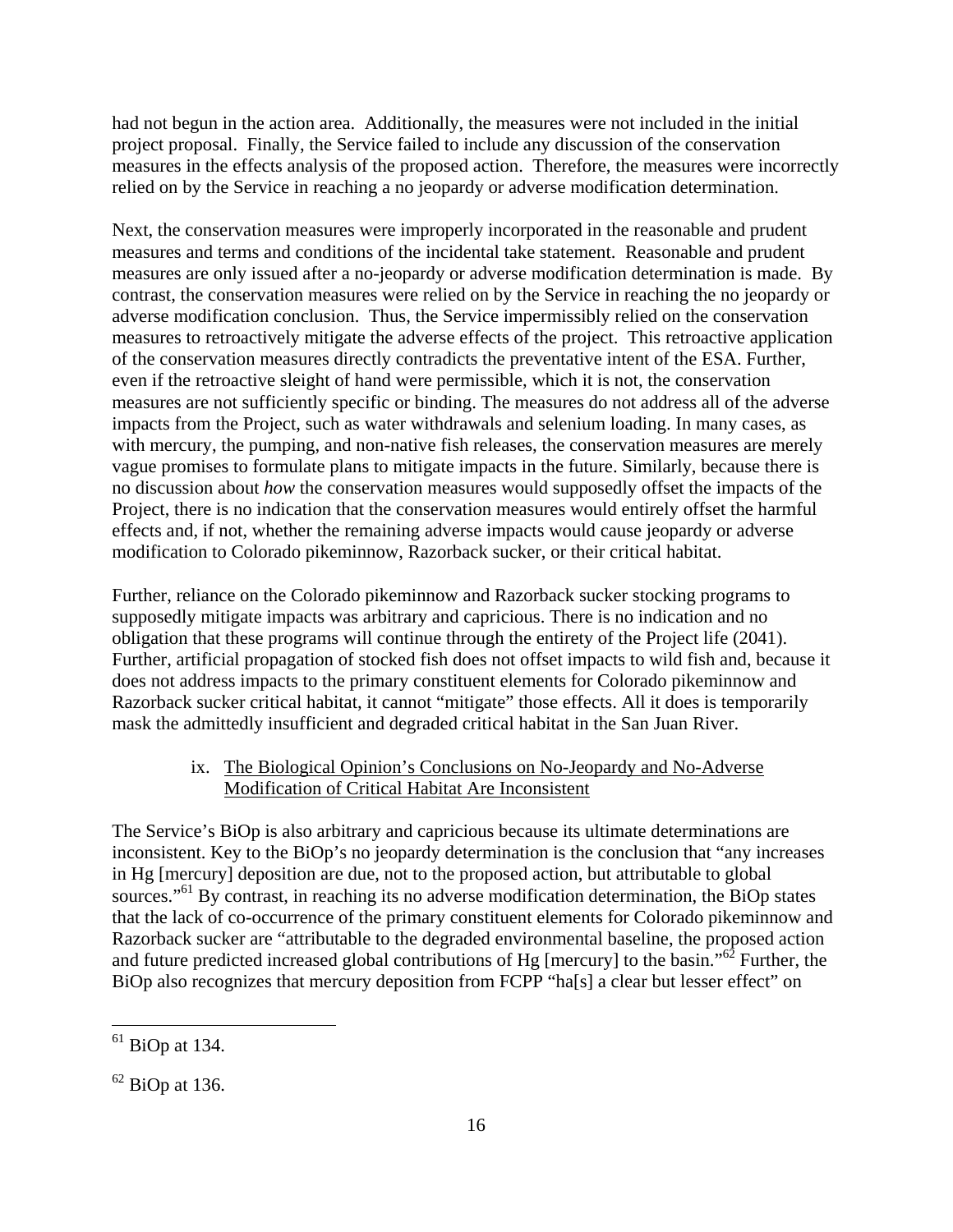overall mercury deposition in the San Juan Basin.<sup>63</sup> Inconsistent findings and conclusions are the mark of arbitrary decision-making. The Service cannot maintain on one hand that continued mercury deposition from FCPP does not contribute to the worsening problem of mercury pollution in the San Juan River and, on the other hand, admit that mercury deposition from the proposed action has a clear contribution to the problem and that impacts on endangered fish are "attributable" to the proposed action. Furthermore, there is no rational connection between the agency's findings that Colorado pikeminnow and Razorback sucker are unable to recruit at sufficient rates to sustain their populations under current conditions (which are expected to worsen), and its conclusion that the species will not face jeopardy because of continuation of current conditions (along with non-specific and non-binding mitigation measures).

#### x. The Biological Opinion's Incidental Take Statement Is Unlawful

Incidental take statements (ITS) must include specific numeric limits of permissible take or, if numeric limits are not possible, must contain a valid proxy measurement. Here the BiOp's ITS contains neither numeric take limits nor proxy measurements for numerous aspects of the Project that will adversely harm and therefore cause take of Colorado pikeminnow, Razorback sucker, southwestern willow flycatcher, and yellow billed cuckoo. The BiOp recognizes that water withdrawal will adversely affect pikeminnow and Razorback sucker. The ITS in turn authorizes "indeterminate" take of both fish from water withdrawals from 2016 to 2041. With no numeric take limit and no valid proxy, this is simply license to unlimited take of fish from water withdrawals. Similarly, there is no numeric limit for take due to effluent discharges, APS weir operations, and nonnative species releases. The ITS effectively exempts these harmful activities from the requirements of the Endangered Species Act.

The Service's attempt to justify its failure to include any limit on incidental take for these various activities is without merit. For example, the agency writes that the "nature" of various effects do not allow creation of numeric limits or valid proxies. But the agency quickly contradicts itself. The Service states that take due to the APS weir's blockage of fish passage should not "exceed up to 500 individual Colorado pikeminnow or Razorback sucker in any one year."64 Thus, the Service itself suggests a potential, workable numeric take limit for the weir. Thus, there is no justification for not including this limit in the ITS. Similarly, with respect to release of nonnative fish release from Morgan Lake, the agency suggests that introduction of "a single, novel, nonnative fish species . . . would exceed the incidental take for this activity."<sup>65</sup> Thus, there is an apparently workable proxy limit. The failure of the Service to include such an actual limit in the ITS was arbitrary and unlawful and amounts just to a free pass on numerous harmful activities. Finally, the agency offers no explanation for why it could not include either a numeric limit or valid proxy for take due to water withdrawal. In sum, the BiOp's failure to include valid and enforceable take limits for multiple harmful activities was arbitrary and capricious and unlawful.

 $63$  BiOp at 134.

<sup>&</sup>lt;sup>64</sup> BiOp at 140-41.

 $<sup>65</sup>$  BiOp at 141.</sup>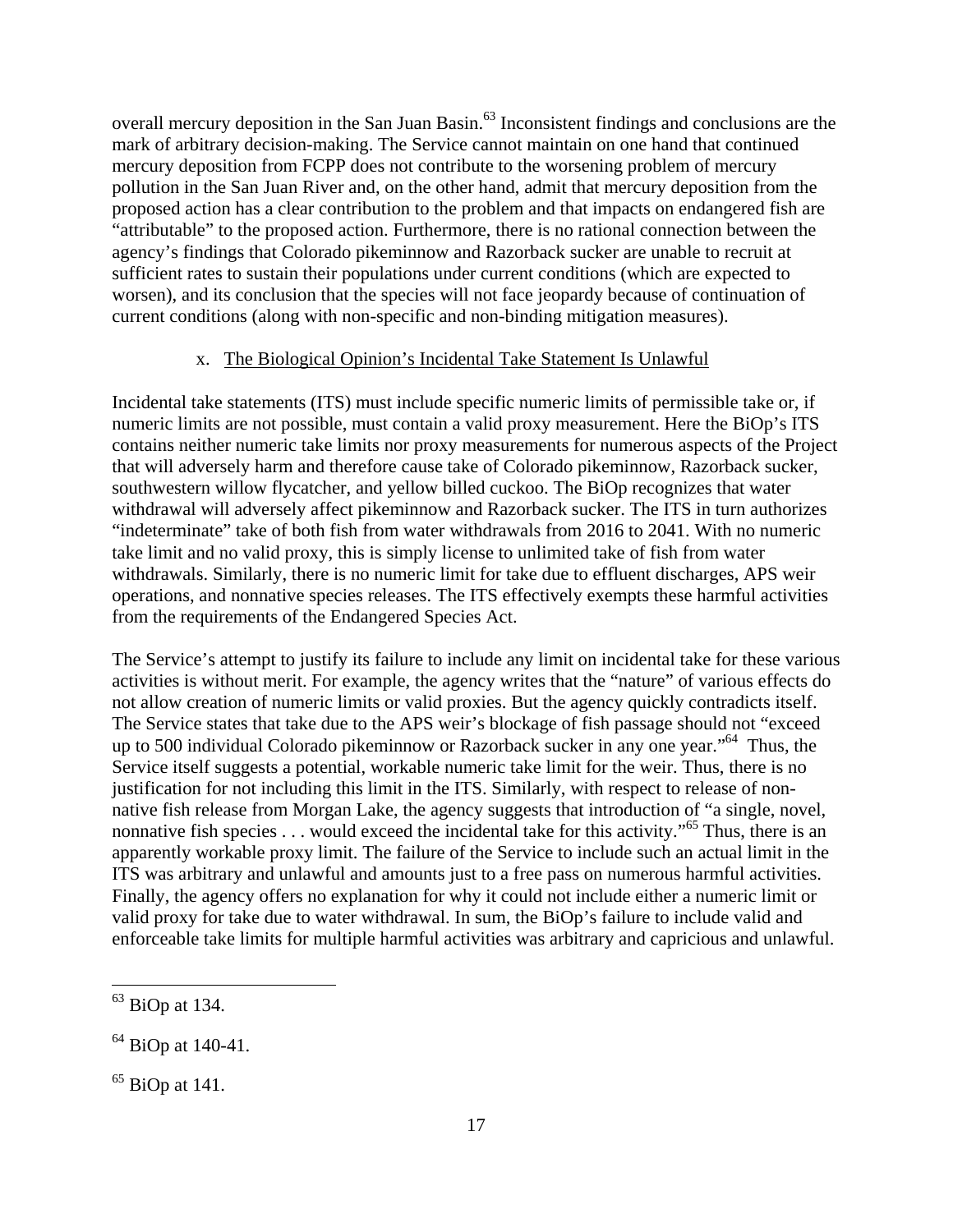#### xi. The BiOp's No Adverse Modification Conclusion Was Arbitrary and Capricious

The BiOp finds that "[p]ast and present activities within the San Juan River basin have degraded these habitat elements [the primary constituent elements of Colorado pikeminnow critical habitat] to the extent that their co-occurrence at the appropriate places and times is insufficient to support successful Colorado pikeminnow and Razorback sucker recruitment at levels that will provide for the species' conservation."<sup>66</sup> Further, the BiOp recognizes that the effects that are preventing the co-occurrence of these habitat conditions "are attributable to the degraded environmental baseline, the proposed action and future predicted increased global contributions of Hg to the basin."67 However, the BiOp then concludes that the actions of SJRRIP and proposed conservation measures are "clearly offsetting" these impacts, so no adverse modification is likely to occur.<sup>68</sup>

The principal activity of SJRRIP affecting persistence of Colorado pikeminnow in the San Juan River is its massive fish stocking program, without which pikeminnow in the San Juan River would be extirpated.<sup>69</sup> However, while stocking adds fish to the river for a temporary period, it does not address and therefore cannot "offset" the underlying impairment of critical habitat. Plus, at present SJRRIP's stocking program is only planned to continue through 2020. There is no indication that it is going to continue through 2041. Further, as noted, none of the conservation measures assure any reduction or limitation of the projected increases in mercury and selenium in the San Juan River. And, also as noted, the BiOp's critical habitat discussion fails entirely to consider the requirements for recovery of threatened and endangered fish. For example, despite decades of stocking, the current population of Colorado pikeminnow in the San Juan River is unable to reproduce at a sufficient rate to actually recruit fish to the adult, reproducing population. Given that habitat conditions are only predicted to become more polluted and instream flows are only projected to decrease, there is no evidence that Colorado pikeminnow or Razorback sucker will ever be able to establish a self-sustaining population if the FCPP/NMEP is allowed to continue its deleterious operations for 25 more years. In sum, the BiOp does not draw a rational connection between the facts found and its no adverse modification conclusion.

## xii. Consulting Agencies' Arbitrary Reliance on an Invalid BiOp

All federal agencies have an independent duty under section  $7(a)(2)$  of the ESA to ensure that their actions do not lead to jeopardy of threatened or endangered species and do not lead to adverse modification or destruction of critical habitat. Arbitrary reliance on an invalid biological opinion violates this duty. Here, the Service's BiOp for the FCPP and NMEP is legally flawed in numerous respects outlined above. Accordingly, reliance on the BiOp by the action agencies here

 $66$  BiOp at 136.

<sup>67</sup> BiOp at 136.

<sup>68</sup> BiOp at 136.

 $69$  BiOp at 132.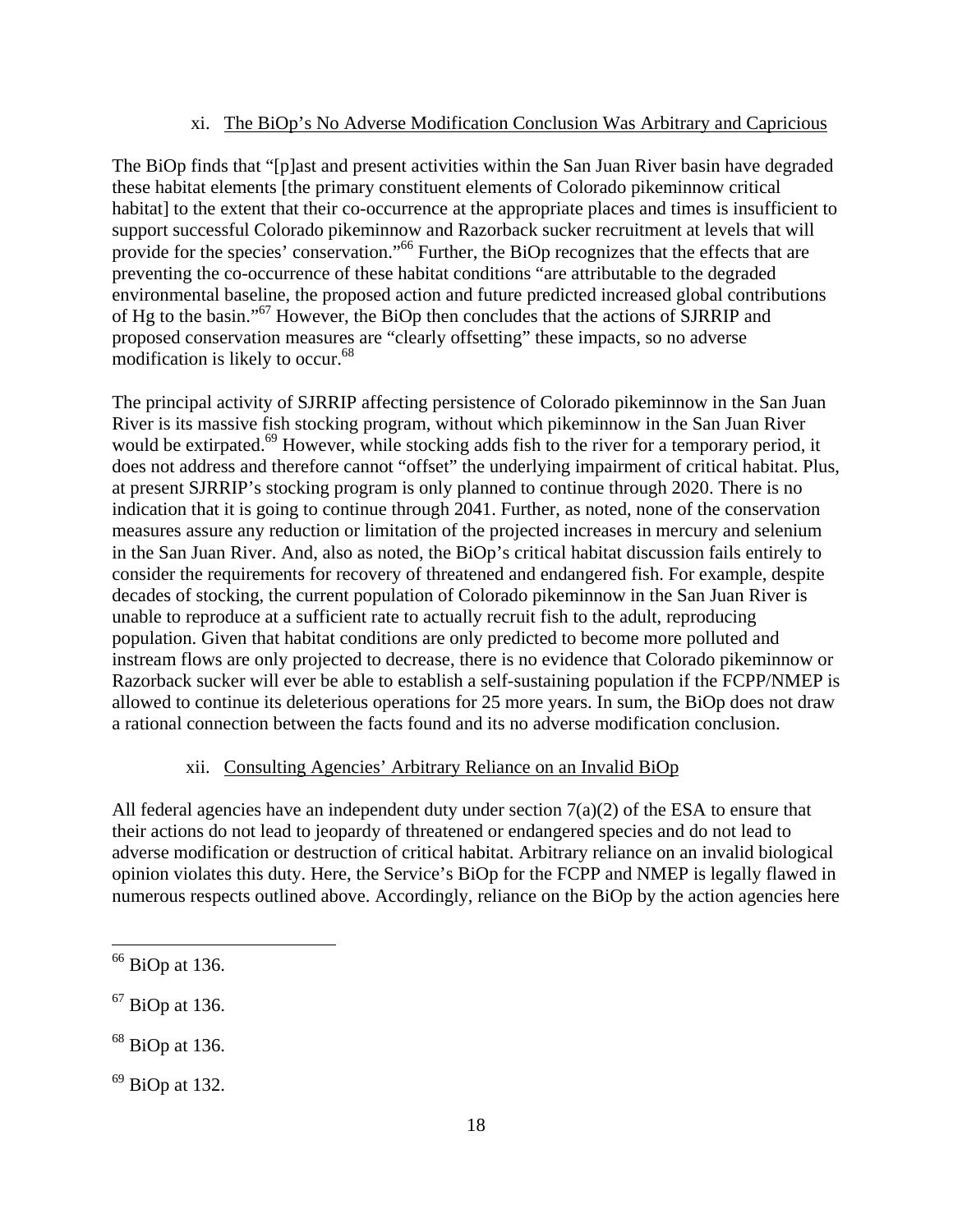violated their substantive duties under section  $7(a)(2)$  to avoid jeopardy and adverse modification of critical habitat of Colorado pikeminnow and Razorback sucker.

# **III. CONCLUSION**

For the foregoing reasons, the Service and action agencies have violated and continue to violate Sections 7 of the ESA by failing to ensure that already-approved, ongoing actions in connection with the FCPP and NMEP will not jeopardize the continued existence of endangered species or adversely modify critical habitat.

We would welcome the opportunity to meet with the Service and the action agencies to work to resolve these issues within the notice period. In the meantime, no coal mining, transportation, combustion or waste disposal activities should be allowed to move forward at the Navajo Mine or Four Corners Power Plant absent full compliance with Section 7 of the ESA. Instead, the action agencies and the Service must reinitiate formal ESA Section 7 consultation on impacts of the FCPP and NMEP. If we do not hear from you or you do not act within 60 days to correct these violations of the ESA, the Conservation groups will pursue litigation in federal court against the agencies and officials named in this letter.

We will seek injunctive and declaratory relief, and legal fees and costs regarding these violations. Thank you for your time and consideration. If you have any questions or comments, please do not hesitate to contact us.

Sincerely,

Shiloh Hernandez Western Environmental Law Center 103 Reeder's Alley Helena, Montana 59601 hernandez@westernlaw.org 406.204.4861

Laura King Western Environmental Law Center 103 Reeder's Alley Helena, Montana 59601 king@westernlaw.org 406.204.4852

Kyle Tisdel Western Environmental Law Center